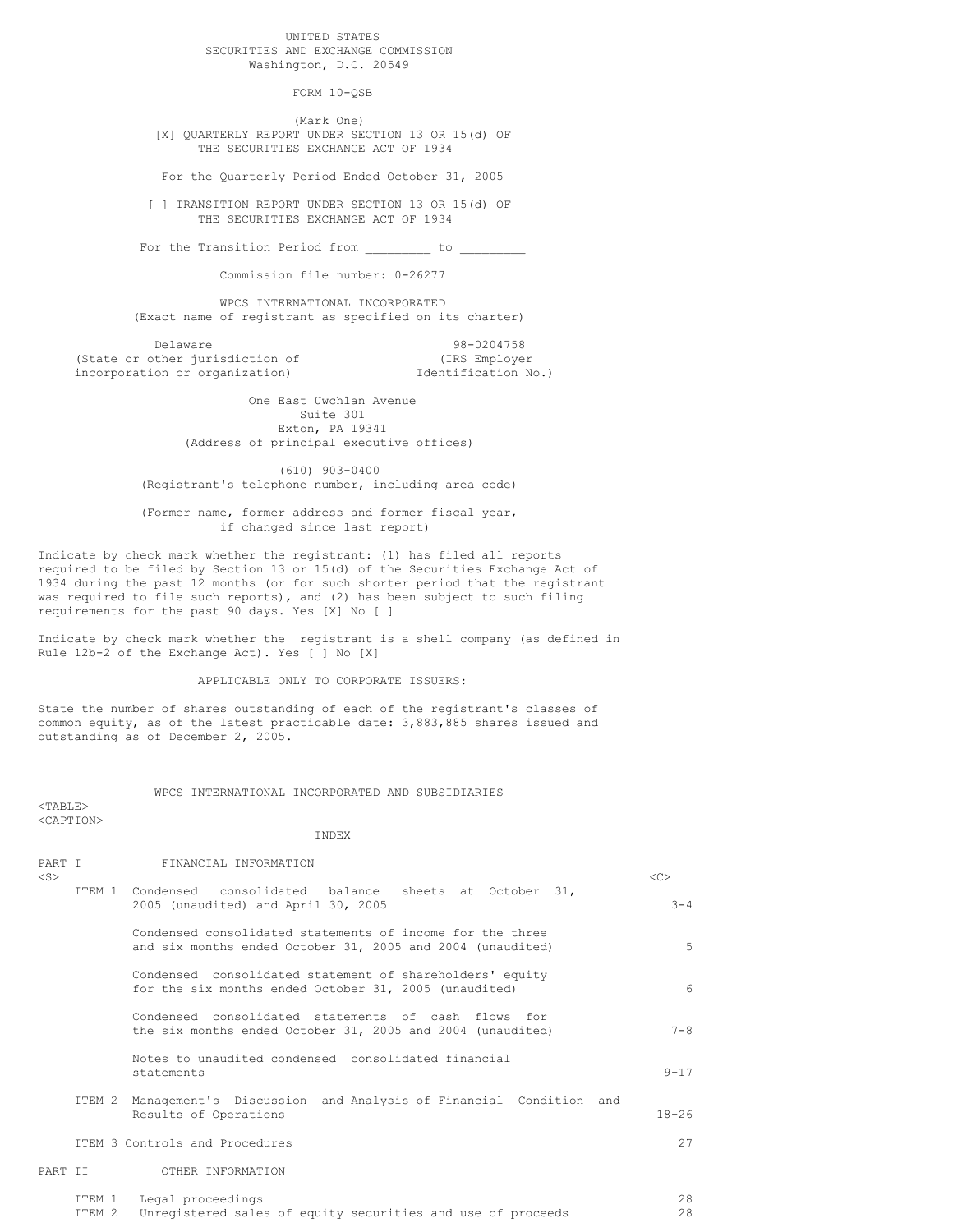| ITEM 3<br>ITEM 4<br>TTEM 5<br>TTEM 6 | Defaults upon senior securities<br>Submission of matters to a vote of security holders<br>Other information<br>Exhibits | 28<br>28<br>28<br>28 |
|--------------------------------------|-------------------------------------------------------------------------------------------------------------------------|----------------------|
| SIGNATURES                           |                                                                                                                         | 29                   |
| CERTIFICATIONS                       |                                                                                                                         | $30 - 33$            |

# $<$ /TABLE>

2

## WPCS INTERNATIONAL INCORPORATED AND SUBSIDIARIES CONDENSED CONSOLIDATED BALANCE SHEETS

<TABLE> <CAPTION>

| ASSETS                                                                                                                 |    | October 31,<br>2005               |                               | April 30,<br>2005                    |
|------------------------------------------------------------------------------------------------------------------------|----|-----------------------------------|-------------------------------|--------------------------------------|
| $<$ S $>$<br><b>CURRENT ASSETS:</b>                                                                                    |    | (Unaudited)<br><<                 |                               | <<                                   |
| Cash and cash equivalents                                                                                              | \$ | 1,800,224                         | $\mathsf{S}$                  | 989,252                              |
| Accounts receivable, net of allowance of \$93,786 and \$75,786 at<br>October 31, 2005 and April 30, 2005, respectively |    | 12,322,495                        |                               | 9,907,316                            |
| Costs and estimated earnings in excess of billings on uncompleted<br>contracts                                         |    | 1,966,928                         |                               | 908,955                              |
| Inventory                                                                                                              |    | 615,239                           |                               | 885,624                              |
| Prepaid expenses and other current assets                                                                              |    | 689,348                           |                               | 536,331                              |
| Deferred income taxes                                                                                                  |    | 92,000                            |                               | 112,000<br>------------              |
| Total current assets                                                                                                   |    | 17,486,234                        |                               | 13,339,478                           |
| PROPERTY AND EQUIPMENT, net                                                                                            |    | 1,514,489                         |                               | 1,560,271                            |
| CUSTOMER LISTS, net                                                                                                    |    | 1,009,555                         |                               | 1,158,388                            |
| GOODWILL                                                                                                               |    | 14,108,283                        |                               | 13,961,642                           |
| DEBT ISSUANCE COSTS, net                                                                                               |    | 137,206                           |                               |                                      |
| OTHER ASSETS                                                                                                           |    | 89,343                            |                               | 156,932                              |
| Total assets                                                                                                           | Ş. | 34, 345, 110<br>================= | $\mathsf{S}$ and $\mathsf{S}$ | 30, 176, 711<br>==================== |

 $<$ /TABLE>

The accompanying notes are an integral part of these condensed consolidated financial statements.

3

WPCS INTERNATIONAL INCORPORATED AND SUBSIDIARIES CONDENSED CONSOLIDATED BALANCE SHEETS (continued)

<TABLE> <CAPTION>

-

| LIABILITIES AND SHAREHOLDERS' EQUITY | October 31,<br>2005 | April<br>2005 |
|--------------------------------------|---------------------|---------------|
|                                      |                     |               |

(Unaudited)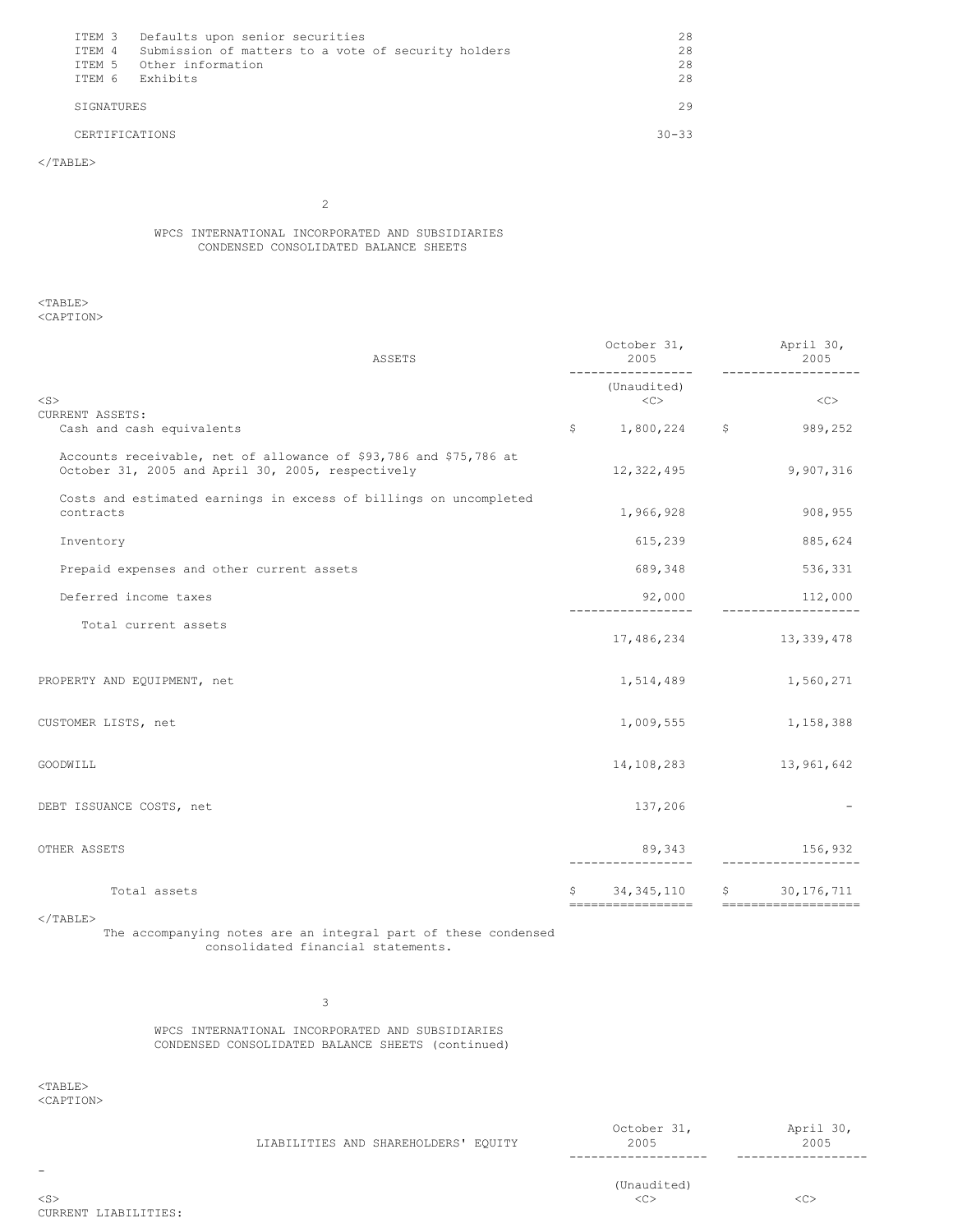|                                   | Borrowings under line of credit                                                                                                                                      |                    | \$          | $\sim$               | \$                  | 382,281                     |
|-----------------------------------|----------------------------------------------------------------------------------------------------------------------------------------------------------------------|--------------------|-------------|----------------------|---------------------|-----------------------------|
|                                   | Current portion of capital lease obligation                                                                                                                          |                    |             | 708                  |                     | 2,073                       |
|                                   | Current portion of loans payable                                                                                                                                     |                    |             | 202,083              |                     | 187,420                     |
|                                   | Accounts payable and accrued expenses                                                                                                                                |                    |             | 5,144,023            |                     | 5,338,813                   |
|                                   | Billings in excess of costs and estimated earnings<br>on uncompleted contracts                                                                                       |                    |             | 1,603,502            |                     | 1,204,491                   |
|                                   | Due to shareholders                                                                                                                                                  |                    |             | 122,995              |                     | 915,290                     |
|                                   | Income taxes payable                                                                                                                                                 |                    |             | 788,151              |                     | 24,790                      |
|                                   | Deferred income taxes                                                                                                                                                |                    |             | 183,000              |                     | 139,000                     |
|                                   |                                                                                                                                                                      |                    |             | ____________________ |                     | ---------------             |
|                                   | Total current liabilities                                                                                                                                            |                    |             | 8,044,462            |                     | 8,194,158                   |
|                                   | Borrowings under line of credit                                                                                                                                      |                    |             | 3,000,000            |                     |                             |
|                                   | Loans payable, net of current portion                                                                                                                                |                    |             | 295,467              |                     | 261,455                     |
|                                   | Due to shareholders, net of current portion                                                                                                                          |                    |             | 927,005              |                     | 927,005                     |
|                                   | Deferred income taxes                                                                                                                                                |                    |             | 323,000              |                     | 439,000                     |
|                                   |                                                                                                                                                                      |                    |             | -------------------- |                     | -------------               |
|                                   | Total liabilities                                                                                                                                                    |                    |             | 12,589,934           |                     | 9,821,618                   |
|                                   |                                                                                                                                                                      |                    |             |                      |                     | ---------------             |
|                                   | COMMITMENTS AND CONTINGENCIES                                                                                                                                        |                    |             |                      |                     |                             |
|                                   | SHAREHOLDERS' EQUITY:                                                                                                                                                |                    |             |                      |                     |                             |
|                                   | Preferred Stock - \$0.0001 par value, $5,000,000$ shares<br>authorized, none issued                                                                                  |                    |             |                      |                     |                             |
|                                   | Common Stock - \$0.0001 par value, 75,000,000 shares<br>authorized, 3,883,885 and 3,821,385 shares issued and<br>outstanding at October 31, 2005 and April 30, 2005, |                    |             |                      |                     |                             |
|                                   | respectively                                                                                                                                                         |                    |             | 388                  |                     | 382                         |
|                                   | Additional paid-in capital                                                                                                                                           |                    |             | 21,407,234           |                     | 21,107,240                  |
|                                   | Retained earnings (accumulated deficit)                                                                                                                              |                    |             | 347,554              |                     | (752, 529)                  |
|                                   |                                                                                                                                                                      |                    |             |                      |                     |                             |
|                                   | Total shareholders' equity                                                                                                                                           |                    |             | 21,755,176           |                     | 20, 355, 093                |
|                                   |                                                                                                                                                                      |                    |             |                      | $- - - - - - - - -$ |                             |
|                                   | Total liabilities and shareholders' equity                                                                                                                           |                    |             |                      |                     | $$34,345,110$ $$30,176,711$ |
| $<$ /TABLE>                       |                                                                                                                                                                      |                    |             | ==================== |                     | --------------------        |
|                                   | The accompanying notes are an integral part of these condensed<br>consolidated financial statements.                                                                 |                    |             |                      |                     |                             |
|                                   | 4<br>WPCS INTERNATIONAL INCORPORATED AND SUBSIDIARIES<br>CONDENSED CONSOLIDATED STATEMENTS OF INCOME<br>(Unaudited)                                                  |                    |             |                      |                     |                             |
| $<$ TABLE><br><caption></caption> |                                                                                                                                                                      |                    |             |                      |                     |                             |
|                                   |                                                                                                                                                                      | Three Months Ended |             |                      |                     | Six Months                  |
| Ended                             |                                                                                                                                                                      |                    | October 31, |                      |                     | October                     |
| 31,                               |                                                                                                                                                                      | 2005               |             | 2004                 |                     | 2005                        |
| 2004                              |                                                                                                                                                                      |                    |             |                      |                     |                             |
|                                   |                                                                                                                                                                      |                    |             |                      |                     |                             |

(Note 1)

(Note 1)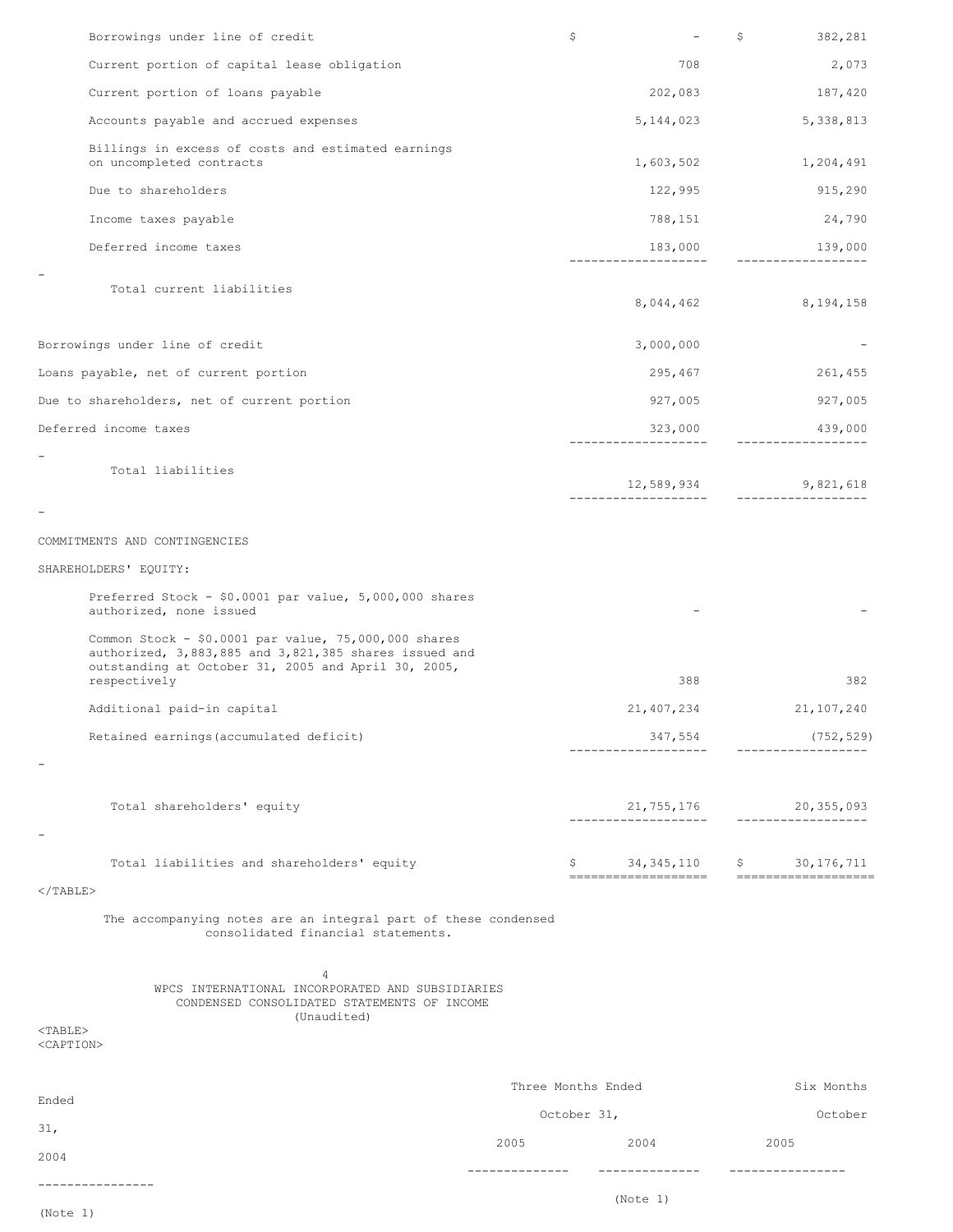| $<$ S>                                                                                                                                                                                                                                                                                                                                                                                                                                                                                    | $<\!\!\rm C\!\!>$       | $<<$ C $>$                                                  | $<<$ C $>$                                                                                                                                                                                                                                                                                                                                                                                                                                                                             |                    |
|-------------------------------------------------------------------------------------------------------------------------------------------------------------------------------------------------------------------------------------------------------------------------------------------------------------------------------------------------------------------------------------------------------------------------------------------------------------------------------------------|-------------------------|-------------------------------------------------------------|----------------------------------------------------------------------------------------------------------------------------------------------------------------------------------------------------------------------------------------------------------------------------------------------------------------------------------------------------------------------------------------------------------------------------------------------------------------------------------------|--------------------|
| <<<br><b>REVENUE</b><br>\$17,574,419                                                                                                                                                                                                                                                                                                                                                                                                                                                      | --------------          | $$14,250,243$ $$10,295,266$ $$26,421,882$<br>-------------- | ----------------                                                                                                                                                                                                                                                                                                                                                                                                                                                                       |                    |
| ---------------                                                                                                                                                                                                                                                                                                                                                                                                                                                                           |                         |                                                             |                                                                                                                                                                                                                                                                                                                                                                                                                                                                                        |                    |
| COSTS AND EXPENSES:                                                                                                                                                                                                                                                                                                                                                                                                                                                                       |                         |                                                             |                                                                                                                                                                                                                                                                                                                                                                                                                                                                                        |                    |
| Cost of revenue<br>14,224,298                                                                                                                                                                                                                                                                                                                                                                                                                                                             |                         | 10,339,132 8,604,711                                        | 19,469,223                                                                                                                                                                                                                                                                                                                                                                                                                                                                             |                    |
| Selling, general and administrative expenses<br>2, 911, 112                                                                                                                                                                                                                                                                                                                                                                                                                               | 2,351,653               | 1,518,421                                                   | 4,615,608                                                                                                                                                                                                                                                                                                                                                                                                                                                                              |                    |
| Depreciation and amortization<br>246,693                                                                                                                                                                                                                                                                                                                                                                                                                                                  | 209,593<br>------------ | 124,662<br>--------------                                   | 421,060                                                                                                                                                                                                                                                                                                                                                                                                                                                                                |                    |
| ----------------                                                                                                                                                                                                                                                                                                                                                                                                                                                                          |                         |                                                             |                                                                                                                                                                                                                                                                                                                                                                                                                                                                                        |                    |
| Total costs and expenses<br>17,382,103                                                                                                                                                                                                                                                                                                                                                                                                                                                    | . <u>.</u> .            | 12,900,378 10,247,794 24,505,891<br>--------------          | ----------------                                                                                                                                                                                                                                                                                                                                                                                                                                                                       |                    |
| ----------------<br>OPERATING INCOME<br>192,316                                                                                                                                                                                                                                                                                                                                                                                                                                           | 1,349,865               | 47,472 1,915,991                                            |                                                                                                                                                                                                                                                                                                                                                                                                                                                                                        |                    |
| OTHER EXPENSE:                                                                                                                                                                                                                                                                                                                                                                                                                                                                            |                         |                                                             |                                                                                                                                                                                                                                                                                                                                                                                                                                                                                        |                    |
| Interest expense<br>12,763                                                                                                                                                                                                                                                                                                                                                                                                                                                                | 56,035<br>------------  | 11,650<br>--------------                                    | 94,800                                                                                                                                                                                                                                                                                                                                                                                                                                                                                 |                    |
| ----------------                                                                                                                                                                                                                                                                                                                                                                                                                                                                          |                         |                                                             |                                                                                                                                                                                                                                                                                                                                                                                                                                                                                        |                    |
| INCOME BEFORE INCOME TAX PROVISION<br>179,553                                                                                                                                                                                                                                                                                                                                                                                                                                             | 1,293,830               | 35,822                                                      | 1,821,191                                                                                                                                                                                                                                                                                                                                                                                                                                                                              |                    |
| Income tax provision<br>71,895                                                                                                                                                                                                                                                                                                                                                                                                                                                            | -------------           | 509,025 4,539<br>--------------                             | 721,108                                                                                                                                                                                                                                                                                                                                                                                                                                                                                |                    |
| ---------------                                                                                                                                                                                                                                                                                                                                                                                                                                                                           |                         |                                                             |                                                                                                                                                                                                                                                                                                                                                                                                                                                                                        |                    |
| NET INCOME<br>\$107,658                                                                                                                                                                                                                                                                                                                                                                                                                                                                   | \$                      | 784,805 \$ 31,283 \$ 1,100,083                              |                                                                                                                                                                                                                                                                                                                                                                                                                                                                                        |                    |
| -----------------<br>Basic net income per common share                                                                                                                                                                                                                                                                                                                                                                                                                                    | \$<br>0.20              | \$<br>0.02                                                  | \$<br>0.29                                                                                                                                                                                                                                                                                                                                                                                                                                                                             | $\ddot{\varsigma}$ |
| 0.06<br>=================                                                                                                                                                                                                                                                                                                                                                                                                                                                                 | ==============          | ==============                                              | $\begin{array}{cccccccccc} \multicolumn{2}{c}{} & \multicolumn{2}{c}{} & \multicolumn{2}{c}{} & \multicolumn{2}{c}{} & \multicolumn{2}{c}{} & \multicolumn{2}{c}{} & \multicolumn{2}{c}{} & \multicolumn{2}{c}{} & \multicolumn{2}{c}{} & \multicolumn{2}{c}{} & \multicolumn{2}{c}{} & \multicolumn{2}{c}{} & \multicolumn{2}{c}{} & \multicolumn{2}{c}{} & \multicolumn{2}{c}{} & \multicolumn{2}{c}{} & \multicolumn{2}{c}{} & \multicolumn{2}{c}{} & \multicolumn{2}{c}{} & \mult$ |                    |
| Diluted net income per common share<br>0.06                                                                                                                                                                                                                                                                                                                                                                                                                                               | 0.20<br>\$              | $\ddot{\varsigma}$<br>0.02                                  | \$<br>0.29                                                                                                                                                                                                                                                                                                                                                                                                                                                                             | $\ddot{\varphi}$   |
| ================                                                                                                                                                                                                                                                                                                                                                                                                                                                                          | <b>EEEEEEEEEEEE</b>     | <b>EEEEEEEEEEEE</b>                                         | =================                                                                                                                                                                                                                                                                                                                                                                                                                                                                      |                    |
| Basic weighted average number of common shares<br>outstanding<br>1,737,498                                                                                                                                                                                                                                                                                                                                                                                                                | 3,853,994               | 1,737,498                                                   | 3,837,689                                                                                                                                                                                                                                                                                                                                                                                                                                                                              |                    |
| $\begin{minipage}{0.99\linewidth} \begin{tabular}{l} \multicolumn{2}{l}{} & \multicolumn{2}{l}{} & \multicolumn{2}{l}{} \\ \multicolumn{2}{l}{} & \multicolumn{2}{l}{} & \multicolumn{2}{l}{} \\ \multicolumn{2}{l}{} & \multicolumn{2}{l}{} & \multicolumn{2}{l}{} \\ \multicolumn{2}{l}{} & \multicolumn{2}{l}{} & \multicolumn{2}{l}{} \\ \multicolumn{2}{l}{} & \multicolumn{2}{l}{} & \multicolumn{2}{l}{} \\ \multicolumn{2}{l}{} & \multicolumn{2}{l}{} & \multicolumn{2}{l}{} \\$ | ===============         | ==============                                              | =================                                                                                                                                                                                                                                                                                                                                                                                                                                                                      |                    |
| Diluted weighted average number of common shares<br>outstanding<br>1,804,162                                                                                                                                                                                                                                                                                                                                                                                                              |                         | 3,869,522 1,777,797                                         | 3,846,313                                                                                                                                                                                                                                                                                                                                                                                                                                                                              |                    |
| <b>EEEEEEEEEEEEEE</b>                                                                                                                                                                                                                                                                                                                                                                                                                                                                     | ==============          |                                                             | ================                                                                                                                                                                                                                                                                                                                                                                                                                                                                       |                    |

 $<$ /TABLE $>$ 

The accompanying notes are an integral part of these condensed consolidated financial statements.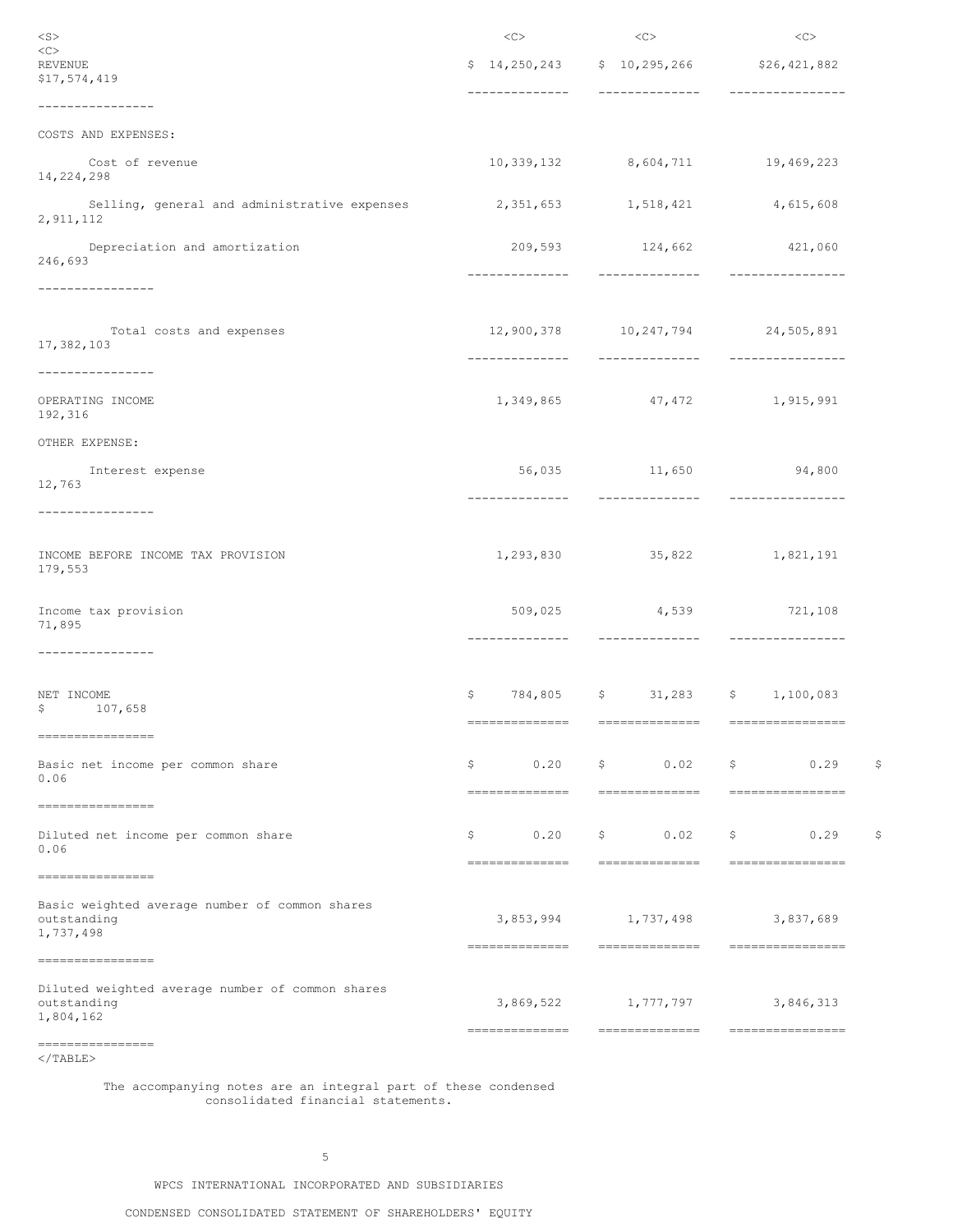<TABLE> <CAPTION>

|                                                                                                                                                          |                      |    |                  |                                    |    | Additional                                          | Retained<br>Earnings            |                    |
|----------------------------------------------------------------------------------------------------------------------------------------------------------|----------------------|----|------------------|------------------------------------|----|-----------------------------------------------------|---------------------------------|--------------------|
| Total                                                                                                                                                    |                      |    |                  | Preferred Stock Common Stock       |    | Paid-In (accumulated                                |                                 |                    |
| Shareholders'                                                                                                                                            |                      |    |                  | Shares Amount Shares Amount        |    | Capital deficit)                                    |                                 |                    |
| Equity                                                                                                                                                   |                      |    |                  |                                    |    |                                                     |                                 |                    |
| ___  _______________                                                                                                                                     |                      |    |                  |                                    |    |                                                     |                                 |                    |
| $<$ S $>$<br><<                                                                                                                                          | $<<$ $>$             |    |                  |                                    |    |                                                     |                                 |                    |
| BALANCE, APRIL 30, 2005<br>752,529) \$ 20,355,093                                                                                                        |                      | \$ | $\sim$ 100 $\mu$ |                                    |    | 3,821,385 \$ 382 \$21,107,240 (\$                   |                                 |                    |
| Proceeds from exercise of warrants<br>300,000                                                                                                            | and the state of the |    |                  |                                    |    | $-$ 62,500 6 299,994                                |                                 |                    |
| Net income<br>1,100,083 1,100,083                                                                                                                        |                      |    |                  | with the company of the company of |    |                                                     |                                 |                    |
| --- --------------<br>BALANCE, OCTOBER 31, 2005<br>\$21, 755, 176                                                                                        |                      |    |                  |                                    |    | $-$ \$ $-$ 3,883,885 \$ 388 \$21,407,234 \$ 347,554 |                                 |                    |
| ---------------<br>$\langle$ /TABLE>                                                                                                                     |                      |    |                  |                                    |    |                                                     |                                 |                    |
| The accompanying notes are an integral part of these condensed<br>consolidated financial statements.<br>WPCS INTERNATIONAL INCORPORATED AND SUBSIDIARIES | 6                    |    |                  |                                    |    |                                                     |                                 |                    |
| CONDENSED CONSOLIDATED STATEMENTS OF CASH FLOWS                                                                                                          | (Unaudited)          |    |                  |                                    |    |                                                     |                                 |                    |
| $TABLE>$<br><caption></caption>                                                                                                                          |                      |    |                  |                                    |    |                                                     |                                 |                    |
|                                                                                                                                                          |                      |    |                  |                                    |    | 2005<br>----------------                            | Six Months Ended<br>October 31, | 2004<br>---------- |
| -------                                                                                                                                                  |                      |    |                  |                                    |    |                                                     |                                 |                    |
| OPERATING ACTIVITIES :<br>$<$ S $>$                                                                                                                      |                      |    |                  |                                    |    | <<                                                  |                                 | $<$ C>             |
| Net income<br>107,658                                                                                                                                    |                      |    |                  |                                    | \$ | 1,100,083                                           | \$                              |                    |
| Adjustments to reconcile net income to net cash used in operating activities:<br>Depreciation and amortization<br>246,693                                |                      |    |                  |                                    |    | 421,060                                             |                                 |                    |
| Provision for doubtful accounts                                                                                                                          |                      |    |                  |                                    |    | 18,000                                              |                                 |                    |
| Amortization of debt issuance costs                                                                                                                      |                      |    |                  |                                    |    | 21,581                                              |                                 |                    |
| Amortization of unearned consulting services                                                                                                             |                      |    |                  |                                    |    |                                                     |                                 |                    |
| 25,706<br>Deferred income taxes<br>(135,000)                                                                                                             |                      |    |                  |                                    |    | (52,000)                                            |                                 |                    |
| Changes in operating assets and liabilities, net of effects of acquisitions:<br>Accounts receivable                                                      |                      |    |                  |                                    |    | (2, 435, 329)                                       |                                 |                    |

-

(895,607) Costs and estimated earnings in excess of billings on uncompleted contracts (1,057,973) (229,729) Inventory 270,385 Prepaid expenses and other current assets (153,017) 11,198 Other assets 18,786 (24,980) Accounts payable and accrued expenses (222,781) 693,501 Billings in excess of costs and estimated earnings on uncompleted contracts 399,011 (774,796)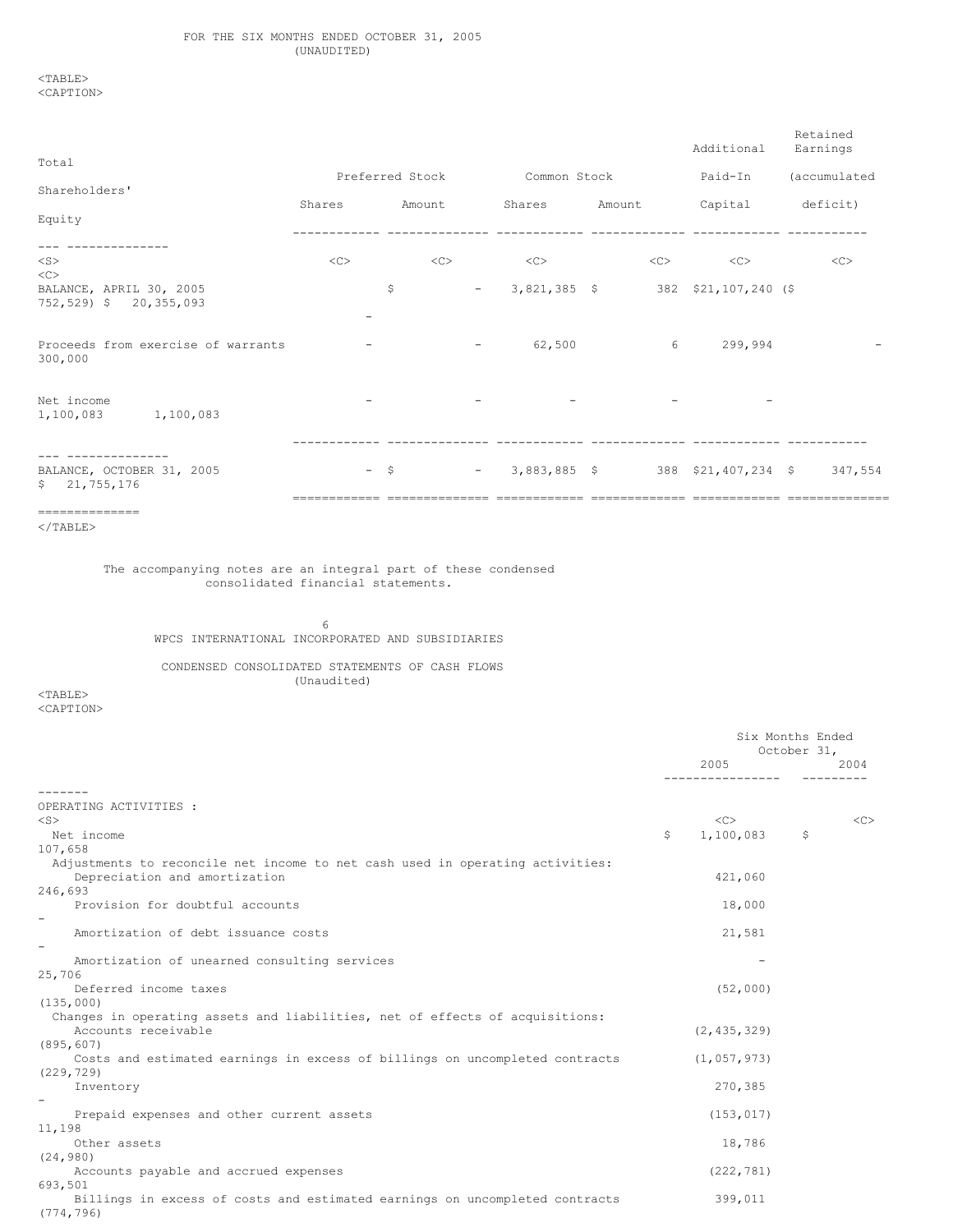Income taxes payable 749,843 (56,411) ---------------- --------- ------- NET CASH USED IN OPERATING ACTIVITIES (922,351) (1,031,767) ---------------- --------- ------- INVESTING ACTIVITIES: Acquisition of property and equipment (137,767) (78,908) Acquisition of Quality, net of cash received (757,913) - Acquisition transaction costs (4,303) (22,163) ---------------- --------- ------- NET CASH USED IN INVESTING ACTIVITIES (899,983) (101,071) ---------------- --------- ------- FINANCING ACTIVITIES: Proceeds from exercise of warrants 300,000 - Equity issuance costs - (26,888) Debt issuance costs (158,787) - Borrowings (repayments) under lines of credit 2,617,719 (172,769) Repayments of loans payable (74,261) (18,403) Repayment of amounts due to shareholders (50,000) - Payments of capital lease obligations (1,365) (1,235) ---------------- --------- ------- NET CASH PROVIDED BY (USED IN) FINANCING ACTIVITIES 2,633,306 (219,295) ---------------- --------- ------- NET INCREASE (DECREASE) IN CASH AND CASH EQUIVALENTS 810,972 (1,352,133) CASH AND CASH EQUIVALENTS, BEGINNING OF PERIOD 989,252 1,984,636 ---------------- --------- ------- CASH AND CASH EQUIVALENTS, END OF PERIOD SUMMATCHERS AND STRAIN AND STRAIN AND STRAINING STRAINING STRAINING STRAINING STRAINING STRAINING STRAINING STRAINING STRAINING STRAINING STRAINING STRAINING STRAINING STRAINING STR 632,503 ================ ================ </TABLE> The accompanying notes are an integral part of these condensed consolidated financial statements. 7 WPCS INTERNATIONAL INCORPORATED AND SUBSIDIARIES CONDENSED CONSOLIDATED STATEMENTS OF CASH FLOWS (continued) (Unaudited) <TABLE> <CAPTION> Six Months Ended October 31, 2005 2004 ---------------- ---------------- SUPPLEMENTAL DISCLOSURE OF CASH FLOW INFORMATION: Cash paid during the period for: <S> <C> <C>

| Interest     | ັ  | 82,756    | - 500 - 600 - 600 - 600 - 600 - 600 - 600 - 600 - 600 - 600 - 600 - 600 - 600 - 600 - 600 - 600 - 600 - 600 - 600 - 600 - 600 - 600 - 600 - 600 - 600 - 600 - 600 - 600 - 600 - 600 - 600 - 600 - 600 - 600 - 600 - 600 - 600 - | 14,063  |
|--------------|----|-----------|---------------------------------------------------------------------------------------------------------------------------------------------------------------------------------------------------------------------------------|---------|
|              |    | _________ |                                                                                                                                                                                                                                 |         |
| Income taxes | S. | 31,290    | S.                                                                                                                                                                                                                              | 265,671 |
|              |    |           |                                                                                                                                                                                                                                 |         |

SCHEDULE OF NON-CASH INVESTING AND FINANCING ACTIVITIES: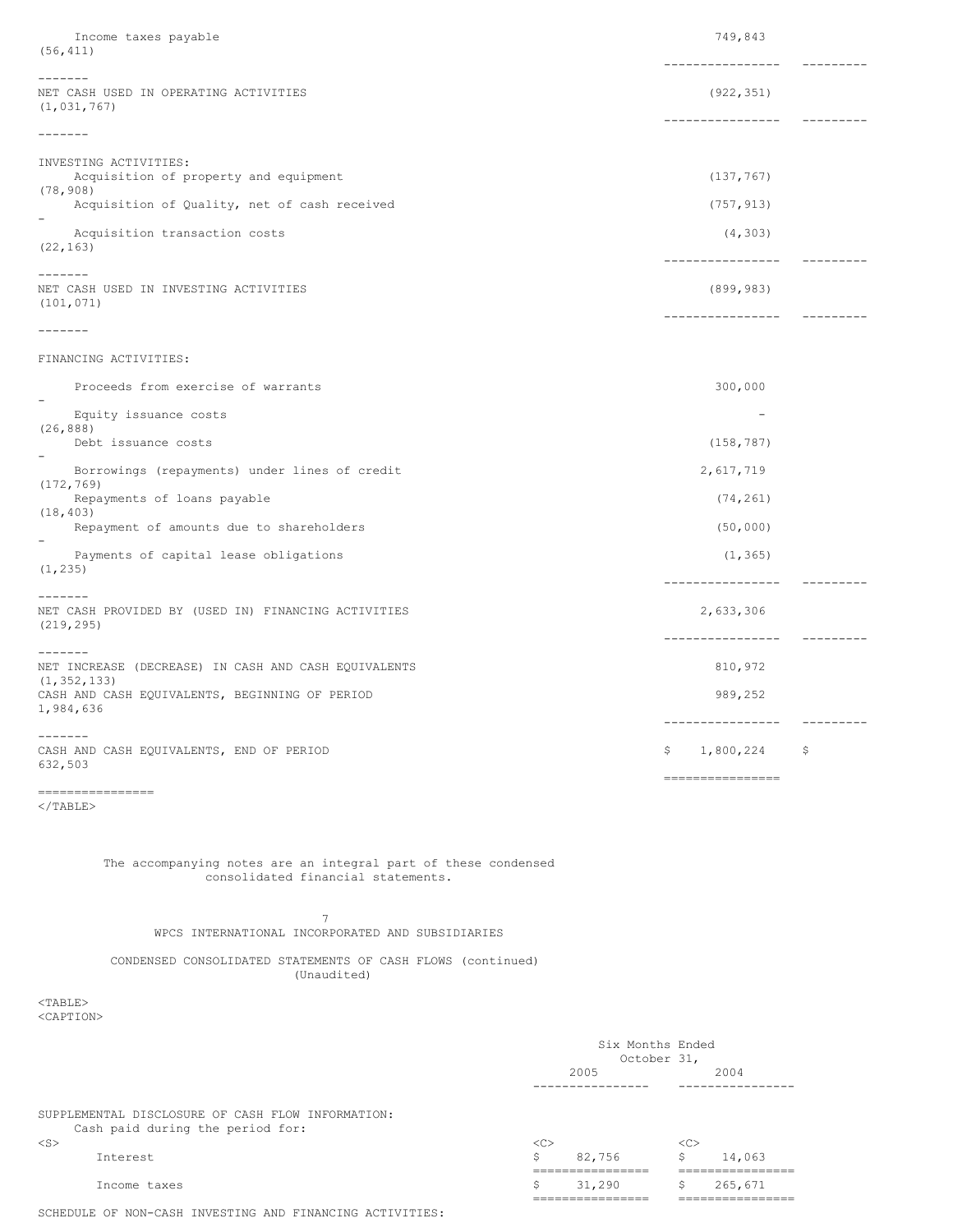| Reversal of accruals established in purchase accounting | 2,150   | 51.790 |
|---------------------------------------------------------|---------|--------|
|                                                         |         |        |
| Issuance of notes for property and equipment            | 122.936 | 25.930 |

</TABLE>

The accompanying notes are an integral part of these condensed consolidated financial statements.

> 8 WPCS INTERNATIONAL INCORPORATED AND SUBSIDIARIES

> > NOTES TO CONDENSED CONSOLIDATED FINANCIAL STATEMENTS

## NOTE 1 - BASIS OF PRESENTATION

The accompanying unaudited condensed consolidated financial statements have been prepared pursuant to the rules and regulations of the Securities and Exchange Commission ("SEC") for quarterly reports on Form 10-QSB and do not include all of the information and note disclosures required by accounting principles generally accepted in the United States of America. Accordingly, the unaudited condensed consolidated financial statements should be read in conjunction with the Company's audited consolidated financial statements and notes thereto for the fiscal year ended April 30, 2005 included in the Company's annual report on Form 10-KSB. The accompanying unaudited condensed consolidated financial statements reflect all adjustments (consisting of normal recurring adjustments) which are, in the opinion of the management, considered necessary for a fair presentation of financial position, results of operations and cash flows for the interim periods. Operating results for the three and six month periods ended October 31, 2005 are not necessarily indicative of the results that may be expected for the fiscal year ending April 30, 2006. Certain reclassifications have been made to prior period financial statements to conform to the current presentation.

The accompanying unaudited condensed consolidated financial statements include the accounts of WPCS International Incorporated ("WPCS") and its wholly-owned subsidiaries, WPCS Incorporated , Invisinet, Inc. ("Invisinet"), Walker Comm, Inc. ("Walker"), Clayborn Contracting Group, Inc. ("Clayborn"), Heinz Corporation ("Heinz"), and Quality Communications & Alarm Company ("Quality") from November 24, 2004 (date of acquisition), collectively the "Company".

The Company is an engineering company that focuses on the implementation requirements of wireless technology and specialty communication systems. The Company provides a range of services including site design, product integration, security, structured cabling, construction and project management.

Effective January 10, 2005, a majority of the Company's shareholders approved a one-for-twelve reverse stock split of the Company's common stock, decreasing the number of issued and outstanding shares of common stock from 45,849,976 shares to 3,821,385 shares. The par value of the common stock was not affected by the reverse stock split and remains at \$0.0001 per share. Consequently, the reverse stock split has been reflected retroactively in the accompanying financial statements and notes for all periods presented and all applicable references as to the number of common shares and per share information, stock options, warrants and market prices have been restated to reflect this reverse stock split. In addition, shareholders' equity has been restated for all periods presented for the aggregate par value of the number of common shares that were reclassified to additional paid-in capital as a result of the reverse stock split.

### NOTE 2 - SUMMARY OF SELECTED SIGNIFICANT ACCOUNTING POLICIES

A summary of selected significant accounting policies consistently applied in the preparation of the accompanying condensed consolidated financial statements follows (additional policies are set forth in the Company's annual report on Form 10-KSB):

NOTES TO CONDENSED CONSOLIDATED FINANCIAL STATEMENTS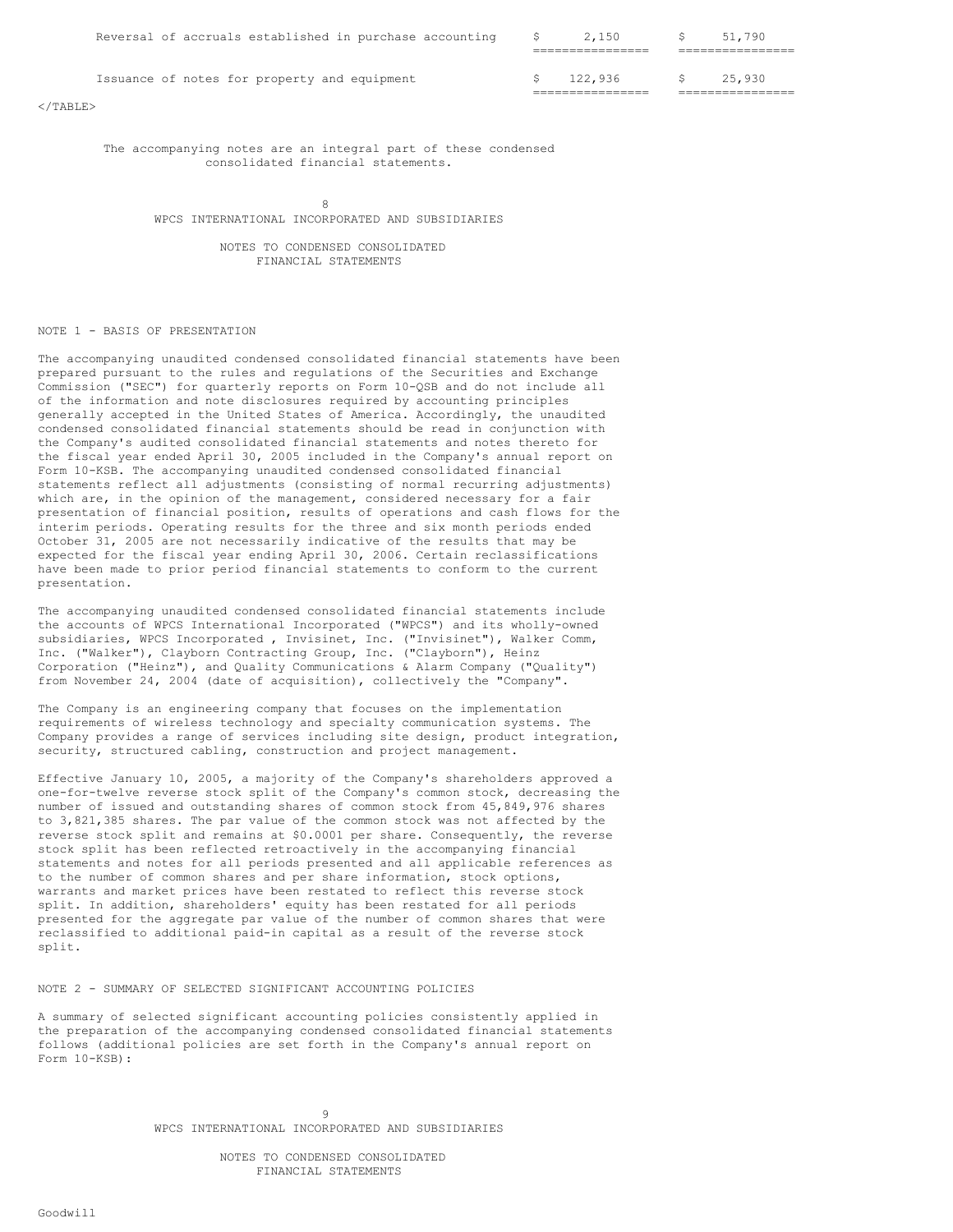In accordance with the guidelines of Statement of Financial Standards ("SFAS") No. 142, "Goodwill and Other Intangible Assets," goodwill and indefinite-lived intangible assets are no longer amortized but are assessed for impairment on at least an annual basis. SFAS No. 142 also requires that intangible assets with estimable useful lives be amortized over their respective estimated useful lives to their estimated residual values, and reviewed for impairment.

SFAS No. 142 requires that goodwill be tested for impairment at least annually, utilizing a two-step methodology. The initial step requires the Company to determine the fair value of the business acquired (reporting unit) and compare it to the carrying value, including goodwill, of such business (reporting unit). If the fair value exceeds the carrying value, no impairment loss would be recognized. However, if the carrying value of the reporting unit exceeds its fair value, the goodwill of the unit may be impaired. The amount, if any, of the impairment is then measured in the second step based on the excess, if any, of the reporting unit's carrying value over its fair value.

The Company determines the fair value of the businesses acquired for purposes of the initial test primarily by using a discounted cash flow valuation technique. Significant estimates used in the valuation include estimates of future cash flows, both future short-term and long-term growth rates, and estimated cost of capital for purposes of arriving at a discount factor. The Company performs its annual impairment test during the fourth quarter absent any interim impairment indicators.

Changes in goodwill during the six months ended October 31, 2005 are as follows:

| Ending balance, October 31, 2005                                                                                                                        | S. | 14,108,283                |
|---------------------------------------------------------------------------------------------------------------------------------------------------------|----|---------------------------|
| Additional transaction costs for prior acquisitions<br>Clayborn acquisition purchase price adjustment<br>Quality acquisition purchase price adjustments |    | 2,675<br>48,803<br>95,163 |
| Beginning balance, May 1, 2005                                                                                                                          | S  | 13,961,642                |

#### Revenue recognition

The Company generates its revenue by providing engineering and deployment services for wireless infrastructure services and specialty communication systems. The Company provides a range of engineering services including site design, construction, product integration, structured cabling, network security, project management and technical support.

The Company records revenue and profit on these contracts on a percentage-of-completion basis using the cost-to-cost method. Contracts in process are valued at cost plus accrued profits less earned revenues and progress payments on uncompleted contracts. Contracts are generally considered substantially complete when engineering is completed and/or site construction is completed. The Company includes in operations pass-through revenue and costs on cost-plus contracts, which are customer-reimbursable materials, equipment and subcontractor costs, when the Company determines that it is responsible for the

> 10 WPCS INTERNATIONAL INCORPORATED AND SUBSIDIARIES

> > NOTES TO CONDENSED CONSOLIDATED FINANCIAL STATEMENTS

engineering specification, procurement and management of such cost components on behalf of the customer.

The Company has numerous contracts that are in various stages of completion. Such contracts require estimates to determine the appropriate cost and revenue recognition. Cost estimates are reviewed monthly on a contract-by-contract basis, and are revised periodically throughout the life of the contract such that adjustments to profit resulting from revisions are made cumulative to the date of the revision. Significant management judgments and estimates, including the estimated cost to complete projects, which determines the project's percent complete, must be made and used in connection with the revenue recognized in the accounting period. Current estimates may be revised as additional information becomes available. If estimates of costs to complete long-term contracts indicate a loss, provision is made currently for the total loss anticipated.

## Earnings Per Share

Earnings per common share is computed pursuant to SFAS No. 128, "Earnings Per Share" ("EPS"). Basic income per common share is computed as net income divided by the weighted average number of common shares outstanding for the period. Diluted EPS reflects the potential dilution that could occur from common stock issuable through stock options, restrictive stock awards, warrants and other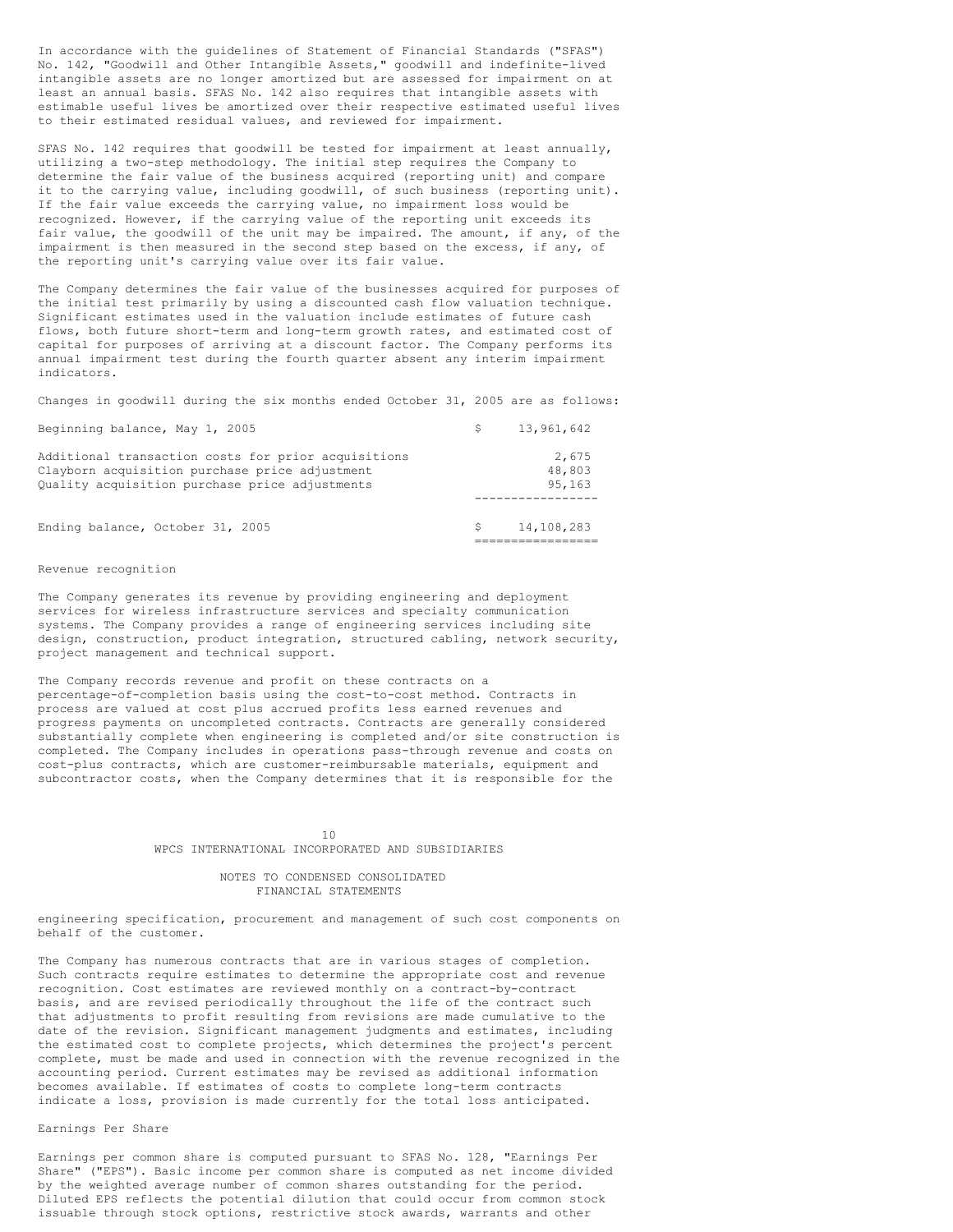convertible securities. At October 31, 2005, the Company had 800,154 stock options and 2,509,671 warrants outstanding which are potentially dilutive securities. At October 31, 2004, the Company had 408,207 stock options and 425,784 warrants outstanding which were potentially dilutive securities.

For the three months ended October 31, 2005, 568,651 stock options and 2,509,671 warrants were not included in the computation of fully diluted earnings per share, because the stock option and warrant exercise prices exceeded the market price of the common stock and, therefore, the effects would be antidilutive. The assumed conversion of the remaining 231,503 stock options resulted in a 15,528 share increase in weighted average shares for fully diluted earnings per share.

For the six months ended October 31, 2005, 747,818 stock options and 2,509,671 warrants were not included in the computation of fully diluted earnings per share, because the stock option and warrant exercise prices exceeded the market price of the common stock and, therefore, the effects would be antidilutive. The assumed conversion of the remaining 52,336 stock options resulted in a 8,624 share increase in weighted average shares for fully diluted earnings per share.

#### Use of Estimates

In preparing financial statements in conformity with accounting principles generally accepted in the United States of America, management is required to make estimates and assumptions that affect the reported amounts of assets and liabilities and the disclosure of contingent assets and liabilities at the date of the financial statements and revenues and expenses during the reporting period. The most significant estimates relate to the calculation of percentage-of-completion on uncompleted contracts, allowance for doubtful accounts, valuation of inventory, useful life of customer lists, deferred tax valuation allowance, the fair values of the assets and liabilities of purchased

> 11 WPCS INTERNATIONAL INCORPORATED AND SUBSIDIARIES

> > NOTES TO CONDENSED CONSOLIDATED FINANCIAL STATEMENTS

businesses and the factors related to determining if goodwill is impaired. Actual results could differ from those estimates.

### NOTE 3- ACQUISITIONS

In accordance with SFAS No. 141, "Business Combinations," acquisitions are accounted for under the purchase accounting method of accounting. Under the purchase method of accounting, assets acquired and liabilities assumed are recorded at their estimated fair values. Goodwill is recorded to the extent the purchase price consideration, including certain acquisition and closing costs, exceeds the fair value of the net identifiable assets acquired at the date of the acquisition.

### Quality

On November 24, 2004, the Company acquired all of the issued and outstanding common stock of Quality. The aggregate consideration paid by the Company to the Quality selling shareholders, net of acquisition transaction costs of \$176,356, was \$7,457,913, of which \$6,700,000 was paid at closing. Additional purchase price adjustments of \$757,913 were paid in June 2005 to settle working capital adjustments and income tax reimbursements related to the Company electing to make an Internal Revenue Code 338 (h) (10) election. For income tax purposes, this election results in a stepped up basis of assets and liabilities and will result in future income tax deductions.

Quality is a Lakewood, New Jersey based provider of specialty communication services. The acquisition of Quality gives the Company additional project engineering expertise for specialty communication opportunities, broadens its customer base especially in the public safety sector and gaming industry, and expands its geographic presence in the Northeastern United States.

A valuation of certain assets, including property and equipment, and list of major customers was completed and the Company internally determined the fair value of its other assets and liabilities. In determining the fair value of acquired assets, standard valuation techniques were used including the market and income approaches.

> 12 WPCS INTERNATIONAL INCORPORATED AND SUBSIDIARIES

> > NOTES TO CONDENSED CONSOLIDATED FINANCIAL STATEMENTS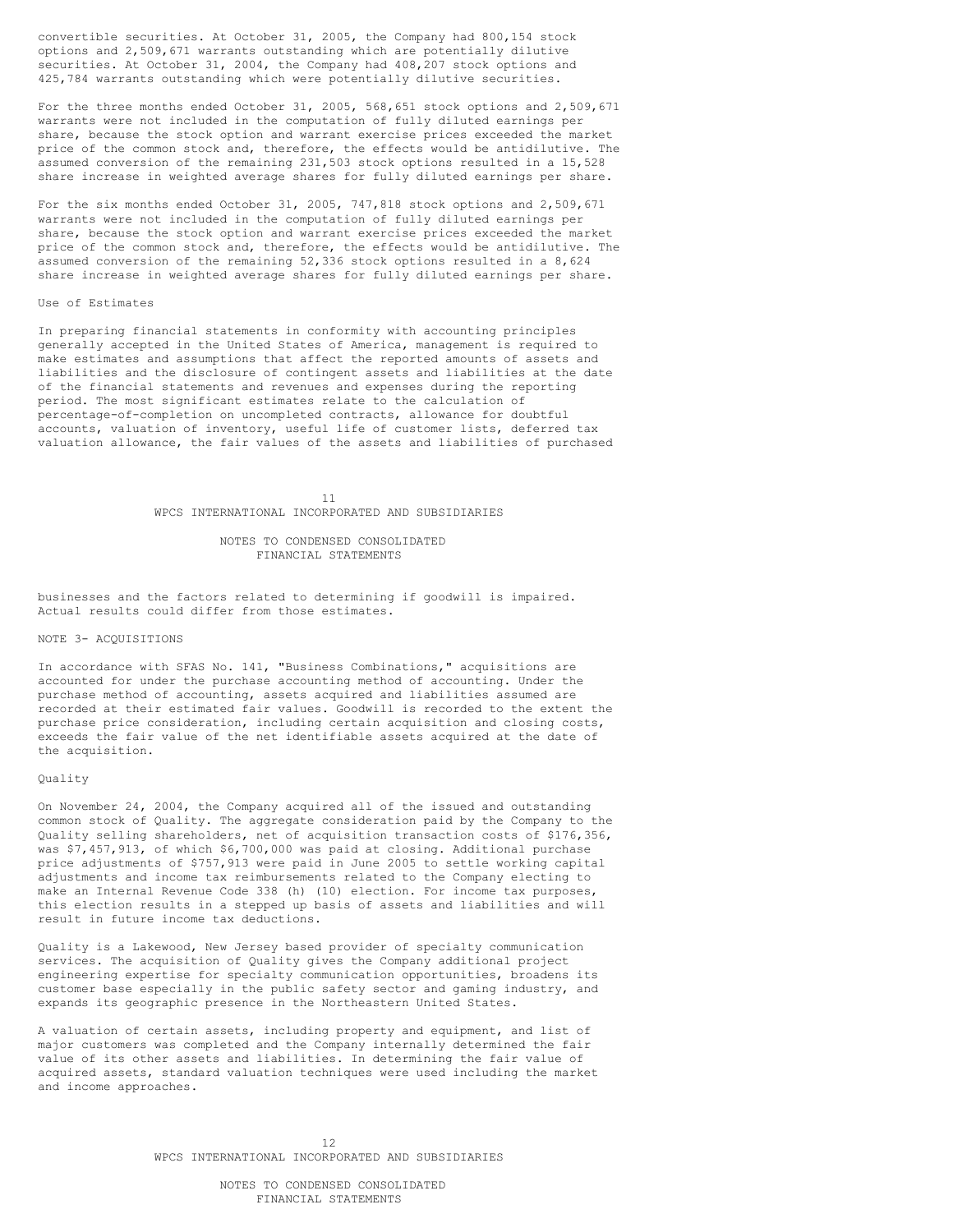The purchase price allocation, as adjusted, has been determined as follows:

| Assets purchased:         |                 |
|---------------------------|-----------------|
| Cash                      | \$<br>163,674   |
| Accounts receivable       | 2,124,587       |
| Inventory                 | 244,053         |
| Fixed assets              | 460,887         |
| Prepaid expenses          | 70,447          |
| Customer lists            | 580,000         |
| Other assets              | 6,000           |
| Goodwill                  | 5,591,227       |
|                           | 9,240,875       |
| Liabilities assumed:      |                 |
| Accounts payable          | (940, 727)      |
| Accrued expenses          | (271, 991)      |
| Income taxes payable      | (98, 181)       |
| Line of credit borrowings | (135, 129)      |
| Notes payable             | (160, 578)      |
|                           | (1, 606, 606)   |
| Purchase price            | \$<br>7,634,269 |
|                           |                 |

The following unaudited pro forma financial information presents the combined results of operations of the Company and Quality for the three and six months ended October 31, 2004 as if the acquisition had occurred on May 1, 2004, after giving effect to certain adjustments, including the issuance of the Company's common stock to finance the acquisition of Quality. The pro forma financial information does not necessarily reflect the results of operations that would have occurred had the Company and Quality been a single entity during the 2004 period.

### <TABLE> <CAPTION>

|                                                        | Three months ended<br>October 31, 2004 | Six months ended<br>October 31, 2004 |
|--------------------------------------------------------|----------------------------------------|--------------------------------------|
|                                                        | (Unaudited)                            | (Unaudited)                          |
| $<$ S $>$                                              | <<>                                    | <<                                   |
| Revenue                                                | \$13,171,376                           | \$22,880,061                         |
| Net income                                             | S.<br>176,302                          | \$<br>340,129                        |
| Weighted average number of shares used in calculation: |                                        |                                      |
| Basic net income per share                             | 3,821,385                              | 3,821,385                            |
| Diluted net income per share                           | 3,861,684                              | 3,888,049                            |
| Pro forma net income per common share:                 |                                        |                                      |
| Basic                                                  | \$<br>0.05                             | \$<br>0.09                           |
| Diluted                                                | \$<br>0.05                             | \$<br>0.09                           |
| $\langle$ /TABLE $\rangle$                             |                                        |                                      |

13 WPCS INTERNATIONAL INCORPORATED AND SUBSIDIARIES

## NOTES TO CONDENSED CONSOLIDATED FINANCIAL STATEMENTS

Customer lists are amortized over a period of five to six years from the date of acquisition. The Company recorded amortization expense related to customer lists of \$75,000 and \$39,000 for the three months ended October 31, 2005 and 2004, respectively, and \$149,000 and \$79,000 for the six months ended October 31, 2005 and 2004, respectively. With the exception of goodwill related to the Quality acquisition, any future goodwill impairments are not deductible for income tax purposes.

NOTE 4 - COSTS AND ESTIMATED EARNINGS ON UNCOMPLETED CONTRACTS

Costs and estimated earnings on uncompleted contracts consist of the following at October 31, 2005:

| 4,716,213                  |
|----------------------------|
|                            |
| 28, 371, 514<br>28,008,088 |
|                            |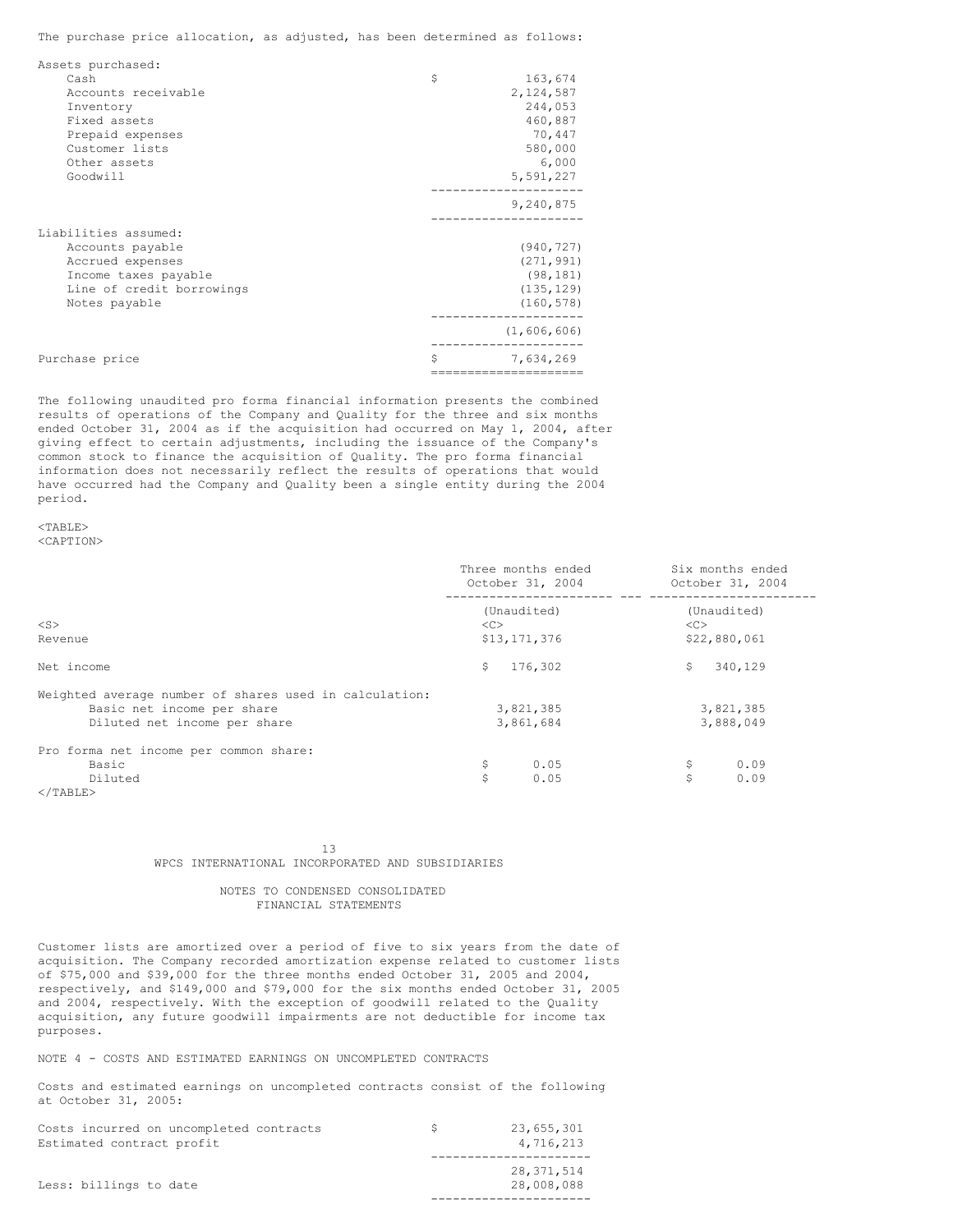| Net costs in excess                                                            | S   | 363,426       |
|--------------------------------------------------------------------------------|-----|---------------|
|                                                                                |     |               |
| Costs and estimated earnings in excess of billings                             | - S | 1,966,928     |
| Billings in excess of costs and estimated earnings<br>on uncompleted contracts |     | (1, 603, 502) |
| Net costs in excess                                                            | Ŝ   | 363,426       |

#### NOTE 5 - RELATED PARTY TRANSACTIONS

In connection with the acquisition of Walker, the Company assumed a ten-year lease with a trust, of which a certain officer of the Company is the trustee, for a building and land located in Fairfield, California, which is occupied by its Walker subsidiary. For each of the six months ended October 31, 2005 and 2004, the rent paid for this lease was \$44,000.

In connection with the acquisition of Clayborn, an additional \$1,100,000 is due by September 30, 2007, payable in quarterly distributions to the former Clayborn shareholders, by payment of 50% of the quarterly post tax profits, as defined, of Clayborn and the payment of the remainder on that date. Through October 31, 2005, payments of \$50,000 have been made to the former Clayborn shareholders and the total remaining due is \$1,050,000.

In connection with the acquisition of Heinz, a \$200,000 non-interest bearing promissory note was issued. Of the \$200,000, \$75,000 was paid in April 2005, \$75,000 is payable on the second anniversary of the closing date and \$50,000 is payable on the third anniversary of the closing date.

In connection with the acquisition of Quality, approximately \$758,000 of additional purchase price consideration was paid to the selling shareholders in June 2005 for working capital adjustments and income tax reimbursements.

> 14 WPCS INTERNATIONAL INCORPORATED AND SUBSIDIARIES

> > NOTES TO CONDENSED CONSOLIDATED FINANCIAL STATEMENTS

## NOTE 6 - LINE OF CREDIT

On June 3, 2005, the Company entered into a credit agreement with a different commercial bank. The credit agreement (the "Credit Agreement") provides for a revolving line of credit in an amount not to exceed \$5,000,000, together with a letter of credit facility not to exceed \$500,000. The Company also entered into security agreements with the bank, pursuant to which each subsidiary granted a security interest to the bank in all of their assets.

Pursuant to the terms of the Credit Agreement, the Company is permitted to borrow up to \$3,000,000 under the revolving credit line, based upon eligible receivables. Once the Company has provided financial statements to the bank which evidence that the Company has earnings before interest, taxes, depreciation and amortization of (i) \$750,000 for the quarter ended July 31, 2005, (ii) \$750,000 for the quarter ended October 31, 2005, and (iii) \$2,500,000 for the year ended April 30, 2006, the revolving commitment amount will be increased to \$5,000,000. The Credit Agreement contains customary covenants, including but not limited to (i) restrictions on the permitted ratio of total unsubordinated liabilities to tangible net worth plus subordinated indebtedness, (ii) the Company's total tangible net worth, (iii) working capital, (iv) minimum earnings before interest, taxes, depreciation and amortization, and (v) dividend restrictions. As of October 31, 2005, the Company was in compliance with the Credit Agreement covenants. The loan commitment shall expire on August 31, 2008. The Company may prepay the loan at any time.

Loans under the Credit Agreement bear interest at a rate equal to either the bank's reference rate plus one half (0.5%) percent, or LIBOR plus two and three-quarters (2.75%) percent, as the Company may request (6.625% as of October 31, 2005). The Company paid a facility fee to the bank of \$50,000 on the closing date.

The Company used the initial funds provided by the loan, in the gross amount of \$3,000,000, to repay existing bank debt at Walker of approximately \$672,000, for the payment of approximately \$758,000 to the former shareholders of our Quality subsidiary for monies due to them pursuant to the terms of the purchase of their company, and for working capital. A \$500,000 letter of credit was also re-issued in favor of Walker's surety bonding company for performance and payment bond collateral requirements.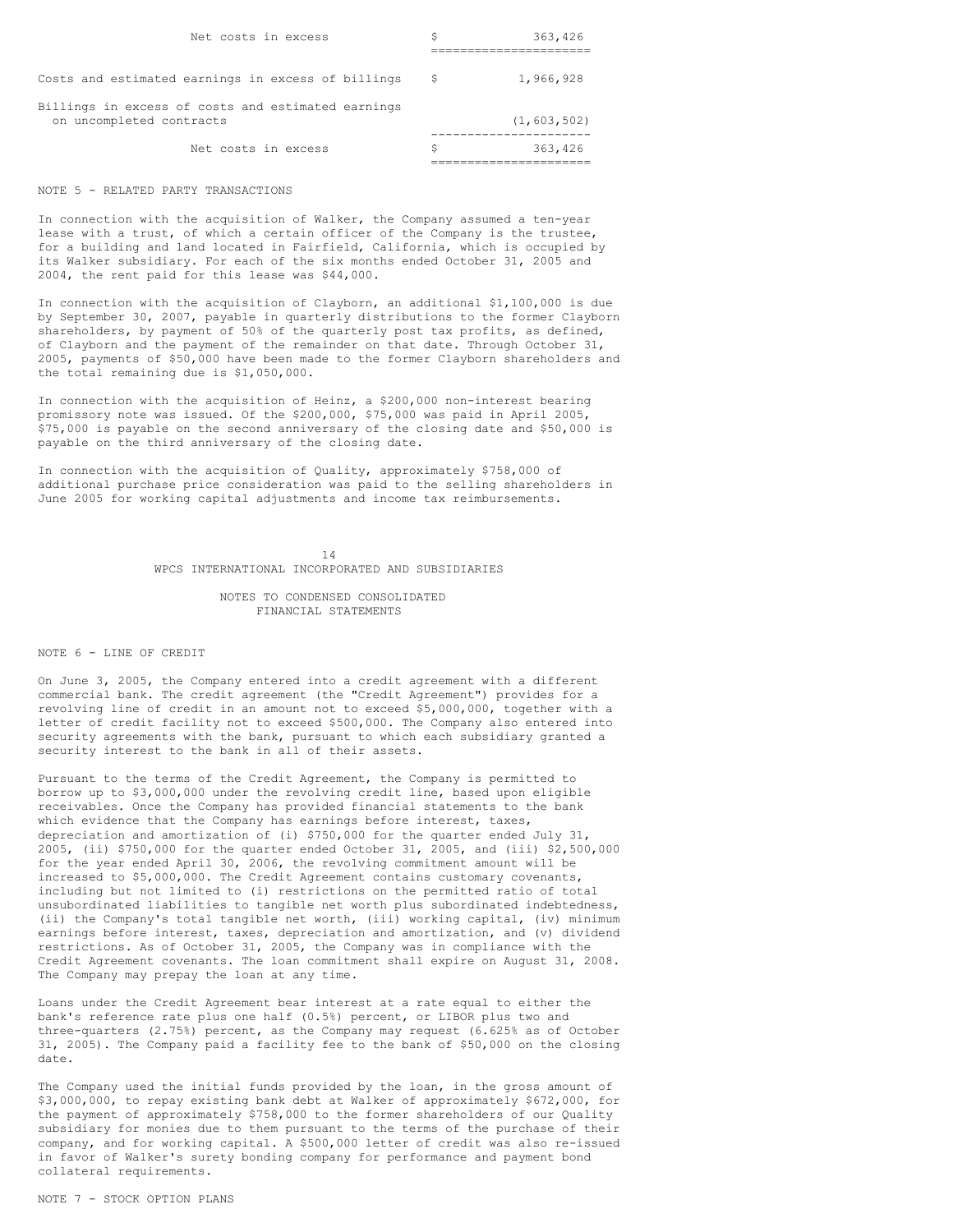In September 2005, the Company adopted the 2006 Incentive Stock Plan, under which officers, directors, key employees or consultants may be granted options. Under the 2006 Incentive Stock Plan, 400,000 shares of common stock were reserved for issuance upon the exercise of stock options, stock awards or restricted stock. Under the terms of the 2006 Incentive Stock Plan, stock options are granted at exercise prices equal to the fair market value of the common stock at the date of grant, and become exercisable and expire in accordance with the terms of the stock option agreement between the optionee and the Company at the date of grant. Through October 31, 2005, options to purchase 380,000 shares were granted at exercise prices ranging from \$6.14 to \$6.61. At October 31, 2005, there were 20,000 options to purchase shares available for issuance under the 2006 Incentive Stock Plan.

> 15 WPCS INTERNATIONAL INCORPORATED AND SUBSIDIARIES

## NOTES TO CONDENSED CONSOLIDATED FINANCIAL STATEMENTS

The Company established a nonqualified stock option plan pursuant to which options to acquire a maximum of 416,667 shares of the Company's common stock were reserved for grant (the "2002 Plan"). Under the terms of the 2002 Plan, the options, which expire one to five years after grant, are exercisable at prices equal to the fair market value of the stock at the date of the grant and become exercisable in accordance with terms established at the time of the grant. At October 31, 2005, there were no shares available for grant under the 2002 Plan. From time to time, the Company issued stock options to employees outside the Plan. Through October 31, 2005, the Company had issued 3,487 stock options to employees outside the Plan that remained outstanding.

As currently permitted by SFAS 123, "Accounting for Stock-Based Compensation," the Company has elected to continue to account for its stock-based compensation plans in accordance with the intrinsic-value-based method of accounting prescribed by Accounting Principles Board Opinion No. 25 ("APB 25"), "Accounting for Stock Issued to Employees." Under APB 25, compensation expense is recorded on the date of grant only if the current market price of the underlying stock exceeds the exercise price. The exercise price of all options granted to employees has been equal to or greater than the fair market value at the date of grant and, accordingly, the Company has not recognized compensation expense associated with its stock option plans. By making that election, the Company is required under SFAS 123 to provide pro forma disclosures of net income and net income per common share as if the fair value based method of accounting had been applied.

The Company applies the intrinsic value method in accounting for its stock-based compensation plan. Had the Company measured compensation under the fair value based method for stock options granted and amortized the cost over the related vesting period, the Company's net income (loss) and net income (loss) per share would have been as follows:  $<$ TABLE>

<CAPTION>

|                                                                                                                                  |                 | Three months ended October 31, Six months ended October |                                 |          |
|----------------------------------------------------------------------------------------------------------------------------------|-----------------|---------------------------------------------------------|---------------------------------|----------|
| 31,                                                                                                                              | 2005            | 2004                                                    | 2005                            |          |
| 2004                                                                                                                             |                 |                                                         |                                 |          |
| $---$                                                                                                                            | ----            |                                                         |                                 |          |
| $<$ S $>$<br>Net income, as reported<br>107,658                                                                                  | <<<br>\$784,805 | <<<br>\$31,283                                          | $<<$ $<$ $<$ $>$<br>\$1,100,083 | <<<br>\$ |
| Deduct total stock-based employee compensation expense<br>determined under fair value based method for all awards,<br>net of tax |                 |                                                         |                                 |          |
| 375,991                                                                                                                          | 60,462          | 340,763                                                 | 73,143                          |          |
|                                                                                                                                  |                 |                                                         |                                 |          |
| Net income (loss), pro forma<br>( \$268, 333)                                                                                    | \$724,343       | ( \$309, 480)                                           | \$1,026,940                     |          |
| ==========                                                                                                                       | ========        | ==========                                              | ==========                      |          |
| Basic net income (loss) per share<br>As reported<br>0.06                                                                         | S.<br>0.20      | 0.02<br>S.                                              | 0.29<br>\$                      | \$       |
| Pro forma<br>0.15)                                                                                                               | \$<br>0.19      | $($ \$<br>0.18)                                         | \$<br>0.27                      | $($ \$   |

Diluted net income (loss) per share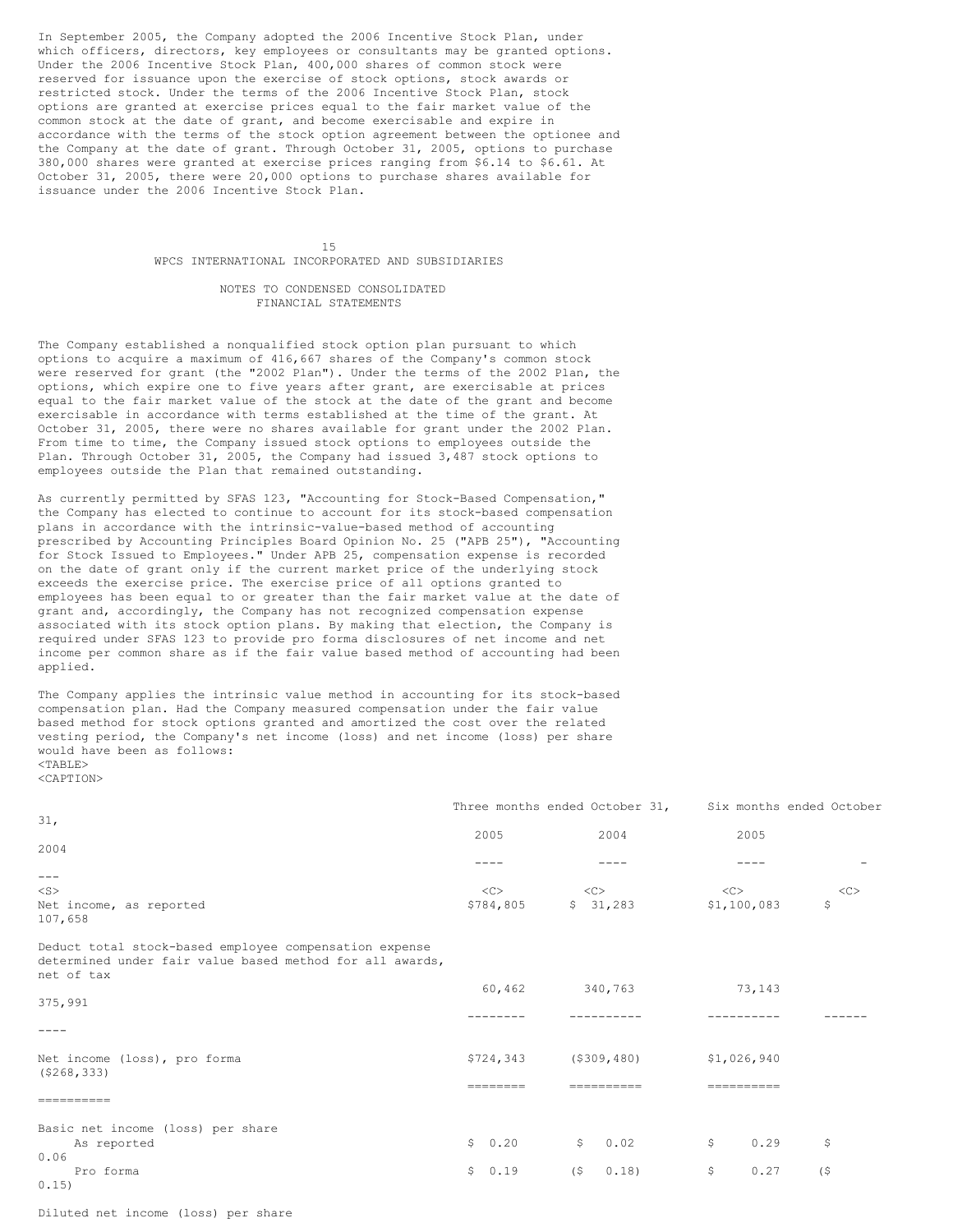0.06 0.15)  $<$ /TABLE>

| As reported | $$0.20$ $$0.02$ |                                                                                                                                                                                                                                                                                                                   | $\sim$ \$ 0.29 | $\sim$ \$ |
|-------------|-----------------|-------------------------------------------------------------------------------------------------------------------------------------------------------------------------------------------------------------------------------------------------------------------------------------------------------------------|----------------|-----------|
| Pro forma   |                 | $\frac{1}{2}$ $\frac{1}{9}$ $\frac{1}{10}$ $\frac{1}{10}$ $\frac{1}{10}$ $\frac{1}{10}$ $\frac{1}{10}$ $\frac{1}{10}$ $\frac{1}{10}$ $\frac{1}{10}$ $\frac{1}{10}$ $\frac{1}{10}$ $\frac{1}{10}$ $\frac{1}{10}$ $\frac{1}{10}$ $\frac{1}{10}$ $\frac{1}{10}$ $\frac{1}{10}$ $\frac{1}{10}$ $\frac{1}{10}$ $\frac$ |                |           |

16 WPCS INTERNATIONAL INCORPORATED AND SUBSIDIARIES

## NOTES TO CONDENSED CONSOLIDATED FINANCIAL STATEMENTS

The fair value of each option granted was estimated on the date of grant using the Black-Scholes Option pricing model with the following assumptions. For the three and six months ended October 31, 2005, risk-free interest of 3.81%, dividend yield of 0%, expected life of 5 years and volatility range of 29.1% to 35.5% were used. For the three and six months ended October 31, 2004, risk-free interest of 3.51%, dividend yield of 0%, expected life of 5 years and volatility of 44.9% were used.

SFAS 123(R) (revised December 2004), "Share-Based Payment," a revision of SFAS 123, established accounting and disclosure requirements using a fair-value-based method of accounting for stock-based employee compensation plans. As a result of the revisions to SFAS 123, the Company will be required to expense the fair value of employee stock options beginning with its quarter ending July 31, 2006. The revised standard will require the Company to expense the fair value of employee stock options and other share-based payments over the service period. The new standard may be adopted in one of three ways - the modified prospective transition method, a variation of the modified prospective transition method or the modified retrospective transition method. We are currently evaluating how we will adopt the standard and evaluating the effect that the adoption of SFAS 123(R) will have on our financial position or results of operations, although it is likely that we will have to recognize additional compensation expense in periods after adoption.

### NOTE 8 - SEGMENT REPORTING

The Company's reportable segments are determined and reviewed by management based upon the nature of the services, the external customers and customer industries and the sales and distribution methods used to market the products. The Company has two reportable segments: wireless infrastructure services and specialty communication systems. Management evaluates performance based upon income (loss) before income taxes. Corporate loss includes corporate salaries and external professional fees, such as accounting, legal and investor relations costs which are not allocated to the other subsidiaries. Corporate assets include cash, prepaid expenses and deferred tax assets. Segment results for the three and six months ended October 31, 2005 and 2004 are as follows.

#### <TABLE> <CAPTION>

|                                                                    |                          |                              | For Three Months Ended October 31, 2005     |              |                                                                  | For Three Months Ended October     |                 |
|--------------------------------------------------------------------|--------------------------|------------------------------|---------------------------------------------|--------------|------------------------------------------------------------------|------------------------------------|-----------------|
| 31, 2004                                                           |                          | Wireless                     | Specialty                                   |              |                                                                  | Wireless                           |                 |
| Specialty                                                          | Corporate                | Infrastructure Communication |                                             | Total        | Corporate                                                        | Infrastructure                     |                 |
| Communication                                                      | Total                    |                              |                                             |              |                                                                  |                                    |                 |
|                                                                    |                          |                              |                                             |              |                                                                  |                                    |                 |
| $<$ S $>$<br><<                                                    |                          | <<                           | <<                                          | <<           |                                                                  | $<<$ $<$ $>$                       | <<              |
| Revenue<br>\$10,295,266                                            | $\overline{\phantom{m}}$ | \$2,255,503                  | \$11,994,740                                | \$14,250,243 | $ \,$                                                            | \$2,751,419                        | \$7,543,847     |
| Income (loss)<br>before income<br>taxes<br>\$35,822<br>$<$ /TABLE> |                          |                              |                                             |              | $($ \$358,766)  \$233,336 \$1,419,260 \$1,293,830 $($ \$272,630) | \$442,476                          | $($ \$ 134,024) |
| $<$ TABLE><br><caption></caption>                                  |                          |                              |                                             |              |                                                                  |                                    |                 |
| 31, 2004                                                           |                          |                              | As of/for Six Months Ended October 31, 2005 |              |                                                                  | As of/for Six Months Ended October |                 |
|                                                                    |                          | Wireless                     | Specialty                                   |              |                                                                  | Wireless                           |                 |
| Specialty                                                          |                          |                              |                                             |              |                                                                  |                                    |                 |
| Communication                                                      | Corporate<br>Total       |                              | Infrastructure Communication                | Total        | Corporate                                                        | Infrastructure                     |                 |

----------- -------------- -------------- ------------ --------- -------------- ---------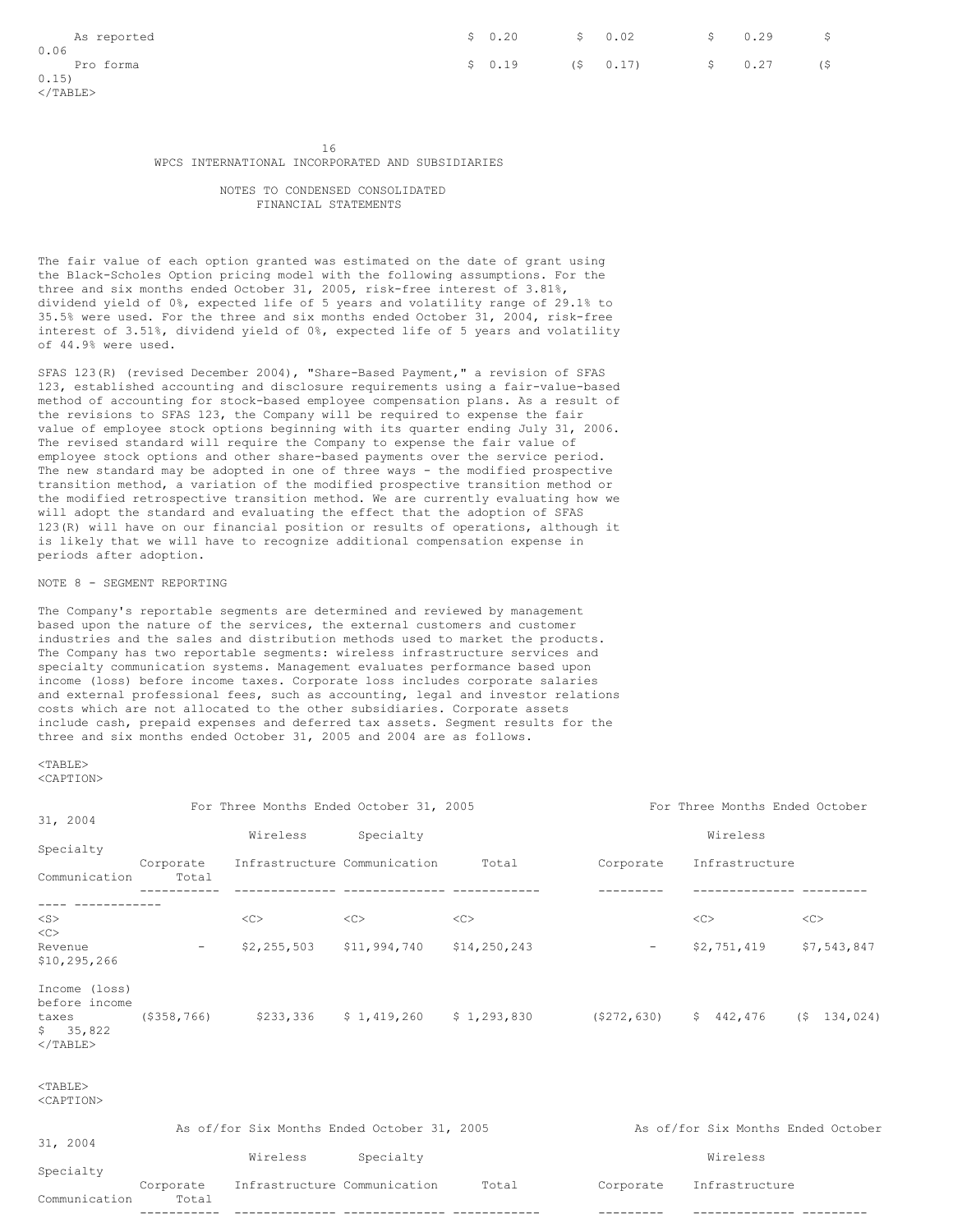| $<$ S $>$                      |                          | <<          | <<           | $<<$ $<$ $>$ |                          | <<          | <<           |
|--------------------------------|--------------------------|-------------|--------------|--------------|--------------------------|-------------|--------------|
| <<                             |                          |             |              |              |                          |             |              |
| Revenue                        | $\overline{\phantom{m}}$ | \$3,819,678 | \$22,602,204 | \$26,421,882 | $\overline{\phantom{0}}$ | \$5,207,507 | \$12,366,912 |
| \$17,574,419                   |                          |             |              |              |                          |             |              |
| Income (loss)<br>before income |                          |             |              |              |                          |             |              |
| taxes                          | 880,169)<br>(S           | \$378,590   | \$2,322,770  | \$1,821,191  | (S 675, 161)             | \$817,655   | \$<br>37,059 |
| \$179,553                      |                          |             |              |              |                          |             |              |
| Goodwill                       | $ \,$                    | \$2,482,085 | \$11,626,198 | \$14,108,283 | $\overline{\phantom{0}}$ | \$2,651,161 | \$5,986,168  |
| \$8,637,329                    |                          |             |              |              |                          |             |              |
| Total assets                   | \$1,868,055              | \$5,362,382 | \$27,114,673 | \$34,345,110 | \$240,270                | \$4,893,725 | \$15,338,693 |
| \$20,472,688                   |                          |             |              |              |                          |             |              |

 $\langle$ /TABLE>

17

## WPCS INTERNATIONAL INCORPORATED AND SUBSIDIARIES

## ITEM 2. MANAGEMENT'S DISCUSSION AND ANALYSIS OF FINANCIAL CONDITION AND RESULTS OF OPERATIONS

The following discussion should be read in conjunction with the unaudited condensed consolidated financial statements and notes thereto set forth in Item 1 of this Quarterly Report. In addition to historical information, this discussion and analysis contains forward-looking statements that involve risks, uncertainties and assumptions, which could cause actual results to differ materially from Management's expectations. Factors that could cause differences include, but are not limited to, expected market demand for the Company's services, fluctuations in pricing for materials, and competition.

## Overview

WPCS International Incorporated is an engineering company that focuses on the implementation requirements of wireless technology and specialty communication systems. We provide a range of services including site design, product integration, security, structured cabling, construction and project management.

As a result of the acquisitions of Invisinet, Inc. on November 13, 2002 and Walker Comm, Inc. on December 30, 2002, we experienced significant growth in our overall business and commenced operations in two segments, specialty communication systems and wireless infrastructure services. With the acquisitions of Clayborn Contracting Group, Inc. and Heinz Corporation in fiscal 2004 and Quality Communications & Alarm Company in fiscal 2005, we experienced additional growth in each of these segments.

#### Results of Operations

Management currently considers the following events, trends and uncertainties to be important to understand its results of operations and financial condition:

- o We operate in two segments, specialty communication systems and wireless infrastructure services. With the acquisition of Quality in the third quarter of fiscal 2005, we experienced additional expansion of the specialty communication segment.
- o For the three months ended October 31, 2005, the specialty communication segment represents approximately 84% of total revenue, and wireless infrastructure services represent approximately 16% of total revenue. For the six months ended October 31, 2005, the specialty communication segment represents approximately 86% of total revenue, and wireless infrastructure services represent approximately 14% of total revenue.
- o Our primary goal is to focus on organic growth opportunities. We will also consider strategic acquisitions of companies familiar with wireless infrastructure and specialty communication systems. The goal for any future acquisition will be to expand the product and service offerings, to strengthen our project services capabilities, expand our customer base and add accretive revenue and earnings.
- o As of October 31, 2005, our backlog is approximately \$19,200,000. Our backlog is comprised of the uncompleted portion of services to be performed under job-specific contracts or purchase orders. We expect this backlog to be fully recognized as revenue within the next eight months.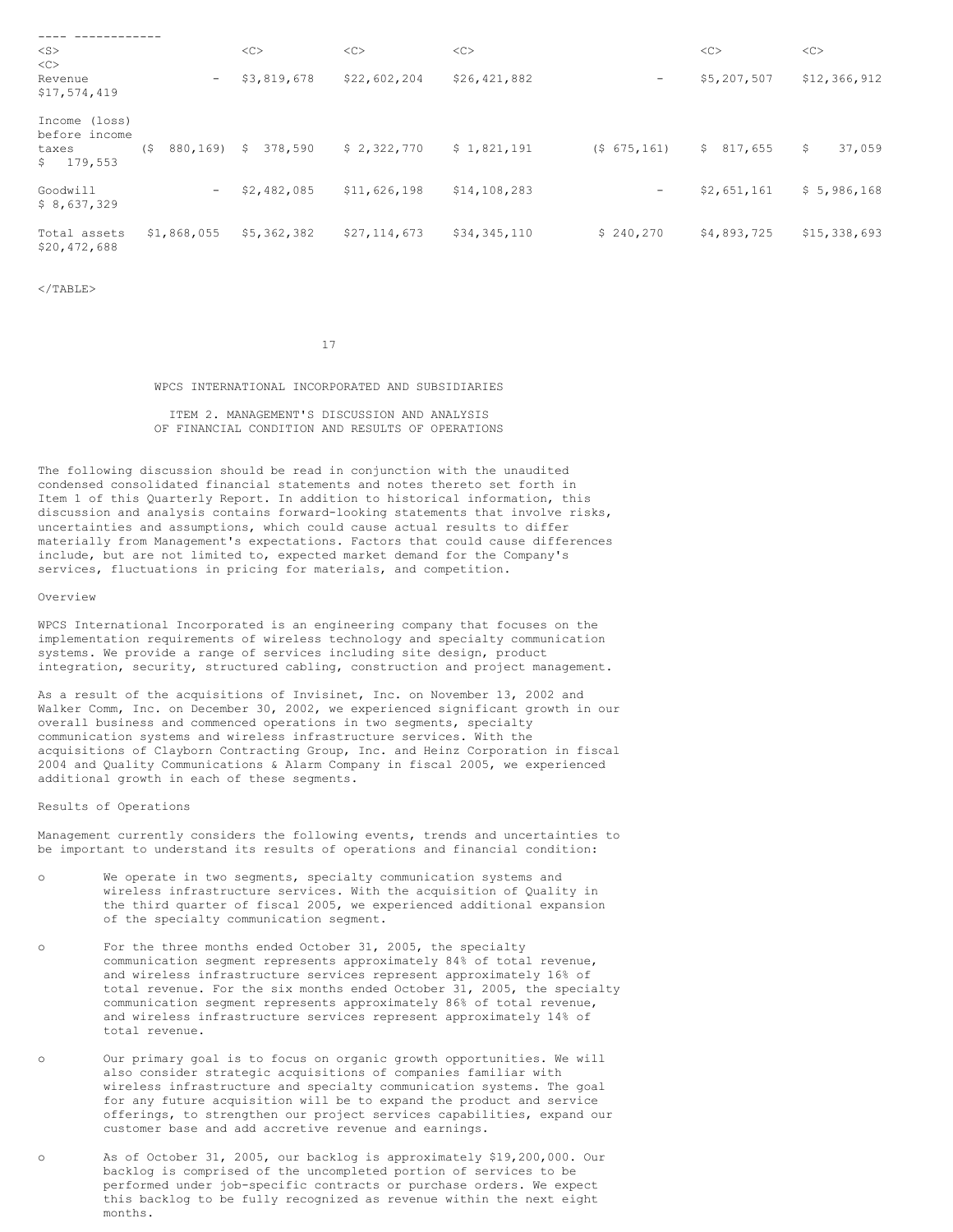WPCS INTERNATIONAL INCORPORATED AND SUBSIDIARIES

ITEM 2. MANAGEMENT'S DISCUSSION AND ANALYSIS OF FINANCIAL CONDITION AND RESULTS OF OPERATIONS

RESULTS OF OPERATIONS FOR THE THREE MONTHS ENDED OCTOBER 31, 2005 COMPARED TO THE THREE MONTHS ENDED OCTOBER 31, 2004

Consolidated results for the three months ended October 31, 2005 and 2004 are as follows. <TABLE> <CAPTION>

|                                                                                                                         | Three Months Ended<br>October 31, |  |                                                                                                        |                   |
|-------------------------------------------------------------------------------------------------------------------------|-----------------------------------|--|--------------------------------------------------------------------------------------------------------|-------------------|
|                                                                                                                         | 2005                              |  | 2004<br>--------------                                                                                 |                   |
| $<$ S $>$<br><b>REVENUE</b>                                                                                             |                                   |  | $\langle C \rangle$ $\langle C \rangle$ $\langle C \rangle$<br>\$14,250,243 100% \$10,295,266          | $<\infty$<br>100% |
| COSTS AND EXPENSES:<br>Cost of revenue<br>Selling, general and administrative expenses<br>Depreciation and amortization |                                   |  | 10,339,132 73% 8,604,711 84%<br>2, 351, 653 17% 1, 518, 421<br>209,593 1% 124,662 1%<br>-------------- | 15%               |
| Total costs and expenses                                                                                                |                                   |  | 12,900,378 91% 10,247,794                                                                              | 100%              |
| OPERATING INCOME                                                                                                        |                                   |  | 1,349,865 9% 47,472 0%                                                                                 |                   |
| OTHER EXPENSE:<br>Interest expense                                                                                      |                                   |  | 56,035 0% 11,650                                                                                       | 0 <sup>8</sup>    |
| INCOME BEFORE INCOME TAX PROVISION                                                                                      |                                   |  | 1,293,830 9% 35,822 0%                                                                                 |                   |
| Income tax provision                                                                                                    |                                   |  | 509,025 4% 4,539                                                                                       | 0 <sup>°</sup>    |
| NET INCOME                                                                                                              | ---------------                   |  | $$784,805$ 5% $$31,283$ 0%<br>---------------                                                          |                   |

 $<$ /TABLE>

Revenue

We generate our revenue by providing engineering and deployment services for wireless infrastructure services and specialty communication systems. We provide a range of engineering services including site design, construction, product integration, structured cabling, network security, project management and technical support.

Revenue for the three months ended October 31, 2005 was approximately \$14,250,000, as compared to \$10,295,000 for the three months ended October 31, 2004. The increase in revenue for the three months was primarily attributable to the acquisition of Quality on November 24, 2004.

19

WPCS INTERNATIONAL INCORPORATED AND SUBSIDIARIES

### ITEM 2. MANAGEMENT'S DISCUSSION AND ANALYSIS OF FINANCIAL CONDITION AND RESULTS OF OPERATIONS

Total revenue from the specialty communication segment for the three months ended October 31, 2005 and 2004 was approximately \$11,995,000 or 84.2% and \$7,544,000 or 73.3% of total revenue, respectively. Wireless infrastructure segment revenue for the three months ended October 31, 2005 and 2004 was approximately \$2,255,000 or 15.8% and \$2,751,000 or 26.7% of total revenue, respectively.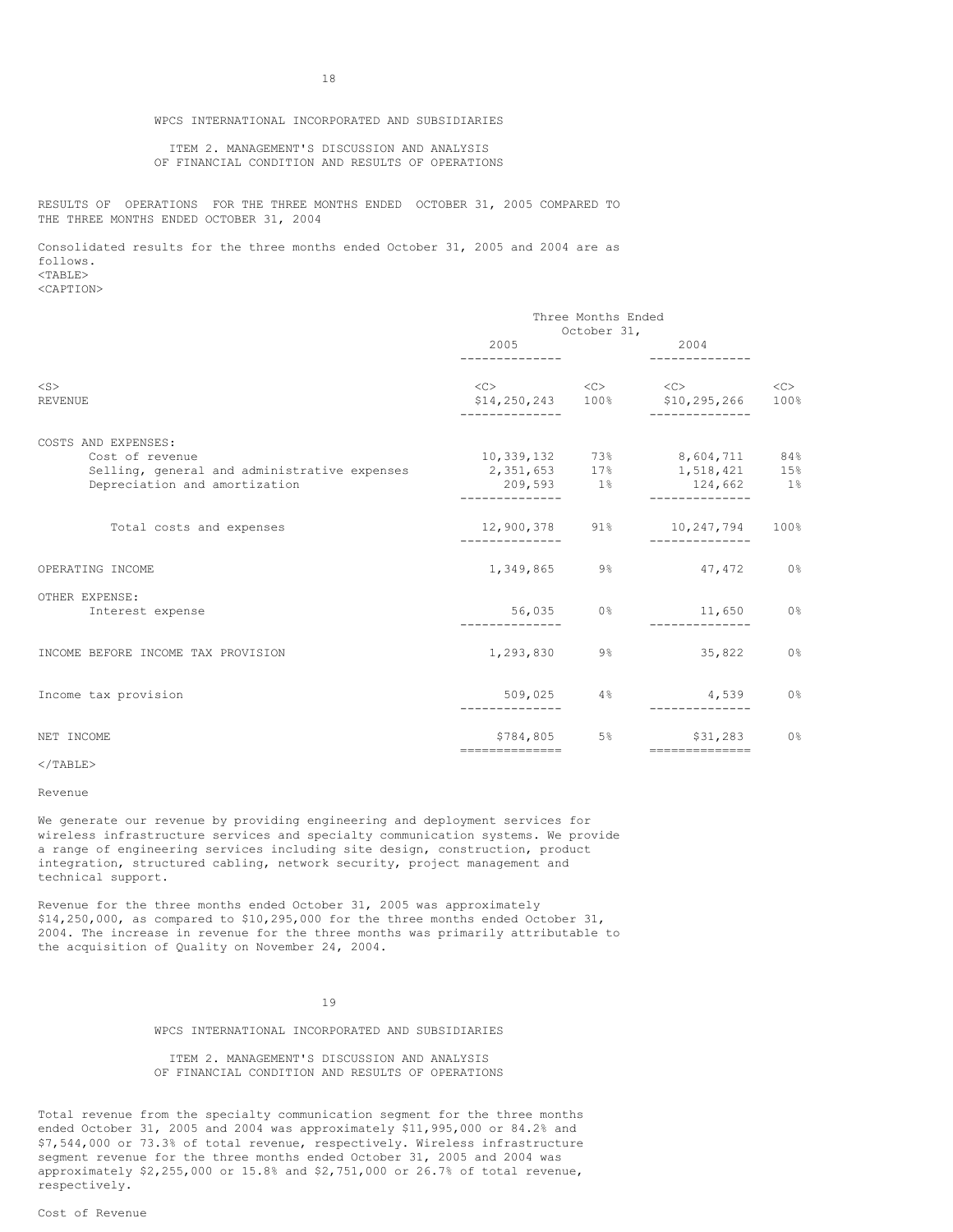Cost of revenue consists of direct costs on contracts, materials, direct labor, third party subcontractor services, union benefits and other overhead costs. Our cost of revenue was approximately \$10,339,000 or 72.5% of revenue for the three months ended October 31, 2005, compared to \$8,605,000 or 83.6% for the same period of the prior year. The dollar increase in our total cost of revenue is due primarily to the corresponding increase in revenue as a result of the acquisition of Quality. The decrease in cost of revenue as a percent of revenue is due to the revenue mix attributable to contract revenue from Walker, Clayborn and Heinz and to the recent acquisition of Quality.

The specialty communication segment cost of revenue and cost of revenue as a percentage of revenue for the three months ended October 31, 2005 and 2004 was approximately \$8,599,000 and 71.7% and \$6,573,000 and 87.1%, respectively. The decrease in cost of revenue as a percentage of revenue is due to the revenue mix attributable to contract revenue from Walker, Clayborn and Quality.

Wireless infrastructure segment cost of revenue and cost of revenue as a percentage of revenue for the three months ended October 31, 2005 and 2004 was approximately \$1,740,000 and 77.1% and \$2,032,000 and 73.8%, respectively. The increase in cost of revenue as a percentage of revenue is due to the revenue mix attributable to contract revenue from Heinz.

#### Selling, general and administrative expenses

For the three months ended October 31, 2005, total selling, general and administrative expenses were \$2,352,000, or 16.5% of total revenue compared to \$1,518,000 or 14.8% of revenue for the same period in the prior year. Included in selling, general and administrative expenses for the three months ended October 31, 2005 are \$1,359,000 for salaries, commissions, and payroll taxes. The increase in salaries and payroll taxes compared to the same period in the prior year is due to the increase in headcount as a result of the acquisition of Quality. Professional fees were \$88,000, which include accounting, legal and investor relation fees. Insurance costs were \$377,000 and rent for office facilities was \$96,000. Automobile and other travel expenses were \$168,000. Other selling, general and administrative expenses totaled \$264,000. For the three months ended October 31, 2005, total selling, general and administrative expenses for the specialty communication and wireless infrastructure segments were \$1,803,000 and \$255,000, respectively.

For the three months ended October 31, 2004, selling, general and administrative expenses were \$1,518,000 or 14.7% of revenue. Included in the selling, general and administrative expenses were \$702,000 for salaries, commissions and payroll

 $20$ 

#### WPCS INTERNATIONAL INCORPORATED AND SUBSIDIARIES

### ITEM 2. MANAGEMENT'S DISCUSSION AND ANALYSIS OF FINANCIAL CONDITION AND RESULTS OF OPERATIONS

taxes, \$127,000 in professional fees, and insurance costs of \$325,000. Rent for our office facilities amounted to \$91,000. Automobile and other travel expenses were \$64,000. Other selling, general and administrative expenses totaled \$209,000. For the three months ended October 31, 2004, total selling, general and administrative expenses for the specialty communication and wireless infrastructure segments were \$994,000 and \$258,000, respectively.

#### Depreciation and amortization

For the three months ended October 31, 2005 and 2004, depreciation was approximately \$135,000 and \$86,000, respectively. The increase in depreciation is due to the purchase of property and equipment and the acquisition of fixed assets from acquiring Quality. The amortization of customer lists for the three months ended October 31, 2005 was \$75,000 as compared to \$39,000 for the same period of the prior year. The increase in amortization is due to the acquisition of Quality customer lists. All customer lists are amortized over a period of five to six years from the date of their acquisition.

## Net income

Net income was approximately \$785,000 for the three months ended October 31, 2005. Net income is net of federal and state income tax expense of approximately \$509,000. The variation in effective tax rates between periods (39% in 2005 and 13% in 2004) is primarily due to certain income tax benefits recorded for the three months ended October 31, 2004.

We recognized net income of approximately \$31,000 for the three months ended October 31, 2004. Income tax of approximately \$5,000 was provided for federal and state income taxes and was less than the amount based on the statutory rate as described above.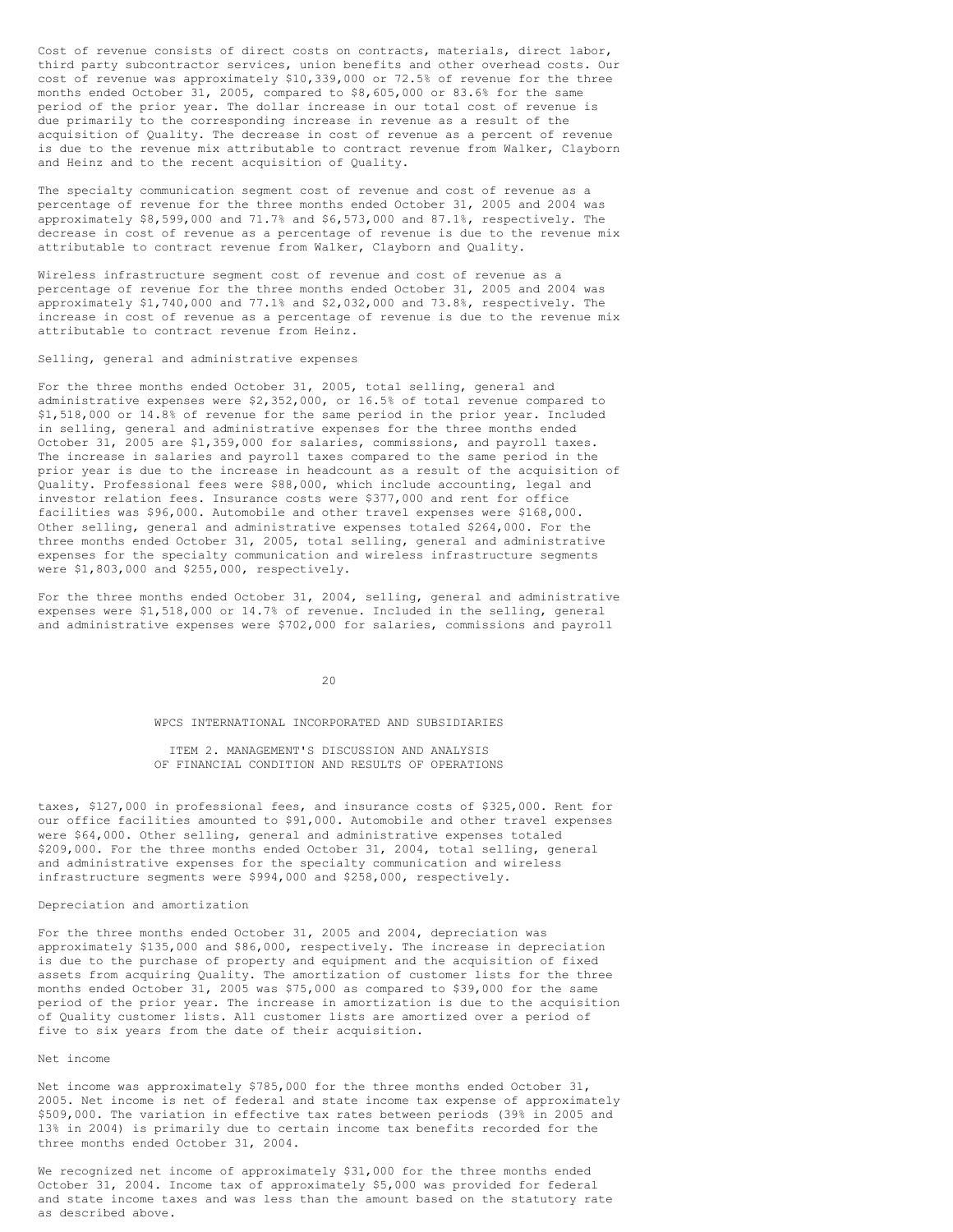WPCS INTERNATIONAL INCORPORATED AND SUBSIDIARIES

ITEM 2. MANAGEMENT'S DISCUSSION AND ANALYSIS OF FINANCIAL CONDITION AND RESULTS OF OPERATIONS

RESULTS OF OPERATIONS FOR THE SIX MONTHS ENDED OCTOBER 31, 2005 COMPARED TO THE SIX MONTHS ENDED OCTOBER 31, 2004

Consolidated results for the six months ended October 31, 2005 and 2004 are as follows. <TABLE>

<CAPTION>

|                                              | Six Months Ended<br>October 31, |  |                                                                                                                                                                                                                                                                                                                                                                                                                                                                                                                   |       |
|----------------------------------------------|---------------------------------|--|-------------------------------------------------------------------------------------------------------------------------------------------------------------------------------------------------------------------------------------------------------------------------------------------------------------------------------------------------------------------------------------------------------------------------------------------------------------------------------------------------------------------|-------|
|                                              | 2005                            |  | 2004                                                                                                                                                                                                                                                                                                                                                                                                                                                                                                              |       |
| $<$ S><br><b>REVENUE</b>                     |                                 |  | $\begin{matrix} \langle C \rangle & \langle C \rangle & \langle C \rangle & \langle C \rangle & \langle C \rangle & \end{matrix}$<br>\$ 26,421,882 100% \$ 17,574,419 100%                                                                                                                                                                                                                                                                                                                                        |       |
| COSTS AND EXPENSES:                          |                                 |  |                                                                                                                                                                                                                                                                                                                                                                                                                                                                                                                   |       |
| Cost of revenue                              |                                 |  | 19,469,223 74% 14,224,298 81%                                                                                                                                                                                                                                                                                                                                                                                                                                                                                     |       |
| Selling, general and administrative expenses |                                 |  | 4,615,608 17% 2,911,112 17%                                                                                                                                                                                                                                                                                                                                                                                                                                                                                       |       |
| Depreciation and amortization                |                                 |  | 421,060 2% 246,693 1%                                                                                                                                                                                                                                                                                                                                                                                                                                                                                             |       |
| Total costs and expenses                     |                                 |  | 24,505,891 93% 17,382,103                                                                                                                                                                                                                                                                                                                                                                                                                                                                                         | 99%   |
| OPERATING INCOME                             |                                 |  | 1,915,991 7% 192,316                                                                                                                                                                                                                                                                                                                                                                                                                                                                                              | $1\%$ |
| OTHER EXPENSE:<br>Interest expense           |                                 |  | 94,800 0% 12,763                                                                                                                                                                                                                                                                                                                                                                                                                                                                                                  | 0 %   |
| INCOME BEFORE INCOME TAX PROVISION           |                                 |  | 1,821,191 7% 179,553                                                                                                                                                                                                                                                                                                                                                                                                                                                                                              | $1\%$ |
| Income tax provision                         |                                 |  | 721,108 3% 71,895 0%                                                                                                                                                                                                                                                                                                                                                                                                                                                                                              |       |
| NET INCOME                                   | ---------------                 |  | 1,100,083 4% \$ 107,658<br>$\begin{array}{cccccccccccccc} \multicolumn{2}{c}{} & \multicolumn{2}{c}{} & \multicolumn{2}{c}{} & \multicolumn{2}{c}{} & \multicolumn{2}{c}{} & \multicolumn{2}{c}{} & \multicolumn{2}{c}{} & \multicolumn{2}{c}{} & \multicolumn{2}{c}{} & \multicolumn{2}{c}{} & \multicolumn{2}{c}{} & \multicolumn{2}{c}{} & \multicolumn{2}{c}{} & \multicolumn{2}{c}{} & \multicolumn{2}{c}{} & \multicolumn{2}{c}{} & \multicolumn{2}{c}{} & \multicolumn{2}{c}{} & \multicolumn{2}{c}{} & \$ | $1\%$ |

 $<$ /TABLE>

Revenue

Revenue for the six months ended October 31, 2005 was approximately \$26,422,000, as compared to \$17,574,000 for the six months ended October 31, 2004. The increase in revenue for the six months was primarily attributable to the acquisition of Quality on November 24, 2004.

Total revenue from the specialty communication segment for the six months ended October 31, 2005 and 2004 was approximately \$22,602,000 or 85.5% and \$12,367,000 or 70.4% of total revenue, respectively. Wireless infrastructure segment revenue for the six months ended October 31, 2005 and 2004 was approximately \$3,820,000 or 14.5% and \$5,208,000 or 29.6% of total revenue, respectively.

22

WPCS INTERNATIONAL INCORPORATED AND SUBSIDIARIES

ITEM 2. MANAGEMENT'S DISCUSSION AND ANALYSIS OF FINANCIAL CONDITION AND RESULTS OF OPERATIONS

Cost of Revenue

Cost of revenue consists of direct costs on contracts, materials, direct labor, third party subcontractor services, union benefits and other overhead costs. Our cost of revenue was approximately \$19,469,000 or 73.7% of revenue for the six months ended October 31, 2005, compared to \$14,224,000 or 80.9% for the same period of the prior year. The dollar increase in our total cost of revenue is due to the corresponding increase in revenue as a result of the acquisition of Quality. The decrease in cost of revenue as a percent of revenue is due to the

21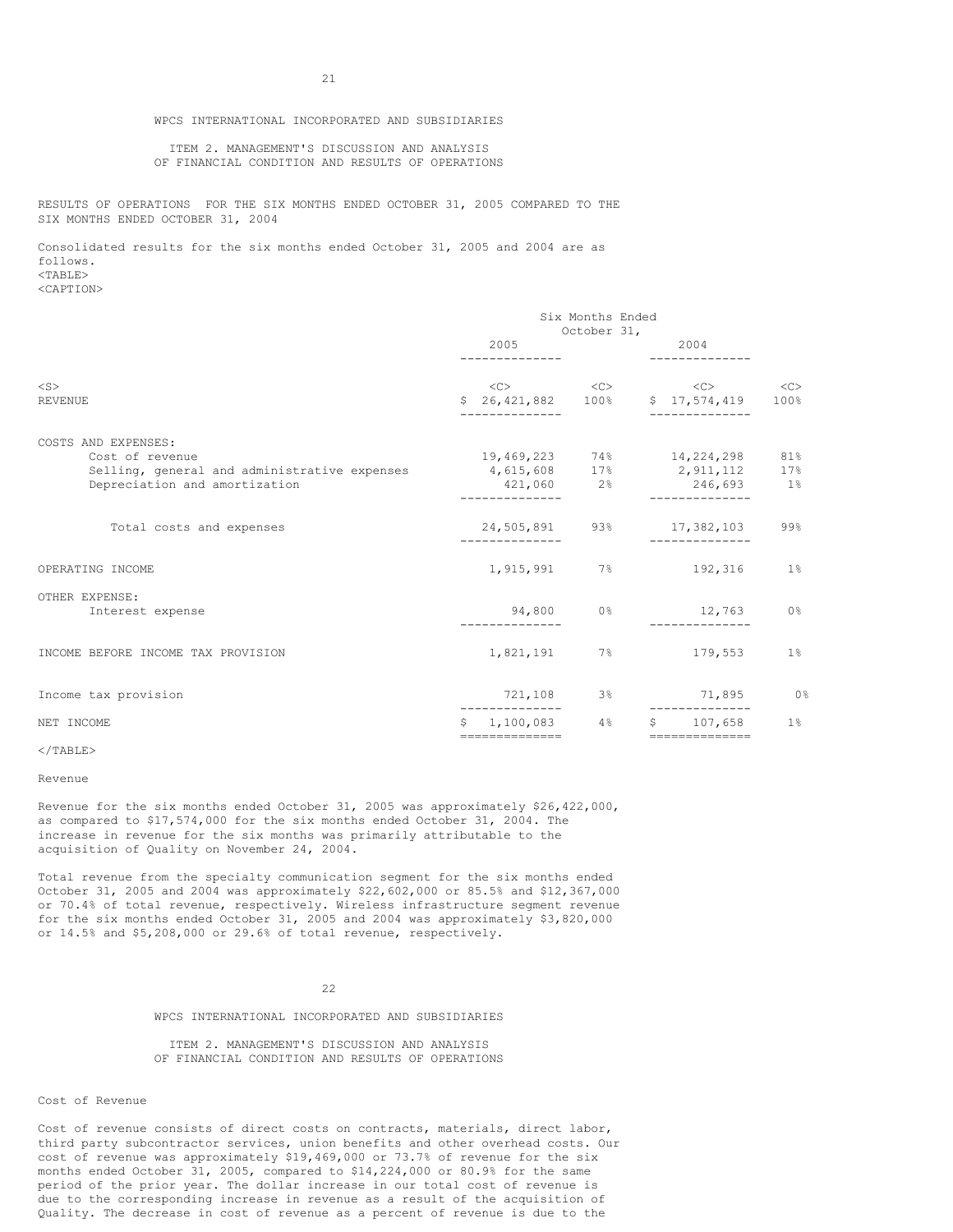revenue mix attributable to contract revenue from Walker, Clayborn and Heinz and to the recent acquisition of Quality.

The specialty communication segment cost of revenue and cost of revenue as a percentage of revenue for the six months ended October 31, 2005 and 2004 was approximately \$16,580,000 and 73.3% and \$10,401,000 and 84.1%, respectively. The decrease in cost of revenue as a percentage of revenue is due to the revenue mix attributable to contract revenue from Walker and Clayborn and the acquisition of Quality.

Wireless infrastructure segment cost of revenue and cost of revenue as a percentage of revenue for the six months ended October 31, 2005 and 2004 was approximately \$2,889,000 and 75.6% and \$3,824,000 and 73.4%, respectively. The increase in cost of revenue as a percentage of revenue is due to the revenue mix attributable to contract revenue from Heinz and Invisinet.

#### Selling, general and administrative expenses

For the six months ended October 31, 2005, total selling, general and administrative expenses were \$4,616,000, or 17.5% of total revenue compared to \$2,911,000 or 16.6% of revenue for the same period in the prior year. Included in selling, general and administrative expenses for the six months ended October 31, 2005 are \$2,520,000 for salaries, commissions, and payroll taxes. The increase in salaries and payroll taxes compared to the same period in the prior year is due to the increase in headcount as a result of the acquisition of Quality. Professional fees were \$326,000, which include accounting, legal and investor relation fees. Insurance costs were \$688,000 and rent for office facilities was \$198,000. Automobile and other travel expenses were \$368,000. Other selling, general and administrative expenses totaled \$516,000. For the six months ended October 31, 2005, total selling, general and administrative expenses for the specialty communication and wireless infrastructure segments were \$3,354,000 and \$500,000, respectively.

For the six months ended October 31, 2004, selling, general and administrative expenses were \$2,911,000 or 16.6% of revenue. Included in the selling, general and administrative expenses were \$1,403,000 for salaries, commissions and payroll taxes, \$330,000 in professional fees, and insurance costs of \$491,000. Rent for our office facilities amounted to \$157,000. Automobile and other travel expenses were \$162,000. Other selling, general and administrative expenses totaled \$368,000. For the six months ended October 31, 2004, total selling, general and administrative expenses for the specialty communication and wireless infrastructure segments were \$1,719,000 and \$525,000, respectively.

23

## WPCS INTERNATIONAL INCORPORATED AND SUBSIDIARIES

ITEM 2. MANAGEMENT'S DISCUSSION AND ANALYSIS OF FINANCIAL CONDITION AND RESULTS OF OPERATIONS

#### Depreciation and amortization

For the six months ended October 31, 2005 and 2004, depreciation was approximately \$272,000 and \$168,000, respectively. The increase in depreciation is due to the purchase of property and equipment and the acquisition of fixed assets from acquiring Quality. The amortization of customer lists for the six months ended October 31, 2005 was \$149,000 as compared to \$79,000 for the same period of the prior year. The increase in amortization is due to the acquisition of Quality customer lists. All customer lists are amortized over a period of five to six years from the date of their acquisition.

#### Net income

Net income was approximately \$1,100,000 for the six months ended October 31, 2005. Net income is net of federal and state income tax expense of approximately \$721,000.

We recognized net income of approximately \$108,000 for the six months ended October 31, 2004. Net income was net of federal and state income taxes of approximately \$72,000.

### Liquidity and capital resources

At October 31, 2005, we had working capital of approximately \$9,442,000, which consisted of current assets of approximately \$17,486,000 and current liabilities of \$8,044,000.

Operating activities used \$922,000 in cash during the six months ended October 31, 2005. This was mainly comprised of \$1,100,000 of net income plus \$409,000 in net non-cash charges, a \$2,435,000 increase in accounts receivable, \$750,000 increase in income taxes payable, a \$1,058,000 increase in costs and estimated earnings in excess of billings on uncompleted contracts, a \$270,000 decrease in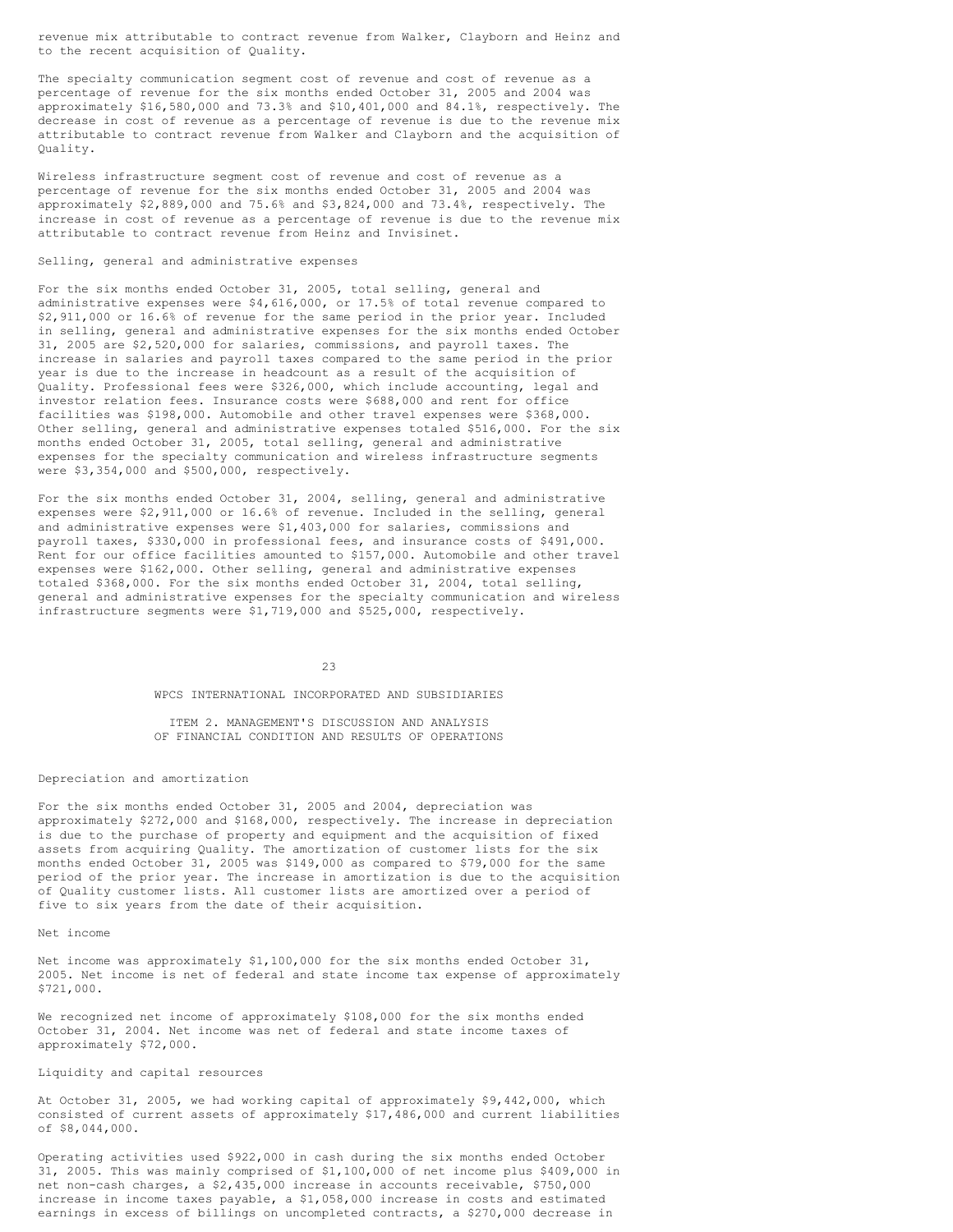inventory, \$153,000 increase in prepaid expenses and other current assets, \$223,000 decrease in accounts payable and accrued expenses, \$399,000 increase in billings in excess of costs and estimated earnings on uncompleted contracts payable and a \$19,000 net decrease in other assets.

Our investing activities utilized \$900,000 in cash during the six months ended October 31, 2005, which consisted of \$138,000 paid for property and equipment, \$758,000 for the acquisition of Quality and \$4,000 paid for acquisition transaction costs.

Our financing activities provided cash of \$2,633,000 during the six months ended October 31, 2005. Financing activities included borrowings under lines of credit of \$2,618,000, proceeds from the exercise of warrants of \$300,000, debt issuance costs of \$159,000, payment of amounts due to shareholders of \$50,000 and repayments of equipment loans and capital lease obligations of approximately \$76,000.

Our capital requirements depend on numerous factors, including the market for our services, the resources we devote to developing, marketing, selling and supporting our business, the timing and extent of establishing additional markets and other factors. On June 3, 2005, we entered into a credit agreement

24

#### WPCS INTERNATIONAL INCORPORATED AND SUBSIDIARIES

ITEM 2. MANAGEMENT'S DISCUSSION AND ANALYSIS OF FINANCIAL CONDITION AND RESULTS OF OPERATIONS

with a different commercial bank. The credit agreement (the "Credit Agreement"), provides for a revolving line of credit in an amount not to exceed \$5,000,000, together with a letter of credit facility not to exceed \$500,000. We also entered into security agreements, pursuant to which each subsidiary granted a security interest to the bank in all of their assets.

Pursuant to the terms of the Credit Agreement, we are permitted to borrow up to \$3,000,000 under the revolving credit line, based upon eligible receivables. Once we have provided financial statements which evidence that we have earnings before interest, taxes, depreciation and amortization of (i) \$750,000 for the quarter ended July 31, 2005, (ii) \$750,000 for the quarter ended October 31, 2005, and (iii) \$2,500,000 for the year ended April 30, 2006, the revolving commitment amount will be increased to \$5,000,000. The Credit Agreement contains customary covenants, including but not limited to (i) restrictions on the permitted ratio of total unsubordinated liabilities to tangible net worth plus subordinated indebtedness, (ii) our total tangible net worth, (iii) working capital, (iv) minimum earnings before interest, taxes, depreciation and amortization, and (v) dividend restrictions. As of October 31, 2005, we were in compliance with the Credit Agreement covenants. The loan commitment shall expire on August 31, 2008. We may prepay the loan at any time.

Loans under the Credit Agreement bear interest at a rate equal to either the bank's reference rate plus one half (0.5%) percent, or LIBOR plus two and three-quarters (2.75%) percent, as we may request (6.625% as of October 31, 2005). We paid a facility fee to the bank of \$50,000 on the closing date.

We used the initial funds provided by the loan, in the gross amount of \$3,000,000, to repay existing bank debt at Walker of approximately \$672,000, for the payment of approximately \$758,000 to the former shareholders of our Quality subsidiary for monies due to them pursuant to the terms of the purchase of their company, and for working capital. A \$500,000 letter of credit was re-issued in favor of Walker's surety bonding company as collateral for performance and payment bond requirements.

On November 24, 2004, we acquired Quality for the aggregate consideration of approximately \$7,500,000 in cash, net of acquisition transaction costs. A formal purchase price allocation has been completed and the amounts assignable to tangible assets, other intangible assets and goodwill have been determined. The acquisition of Quality gives us additional project engineering expertise for specialty communication opportunities, broadens our customer base especially in the public safety sector and gaming industry, and expands our geographic presence in the Northeastern United States.

25

### WPCS INTERNATIONAL INCORPORATED AND SUBSIDIARIES

ITEM 2. MANAGEMENT'S DISCUSSION AND ANALYSIS OF FINANCIAL CONDITION AND RESULTS OF OPERATIONS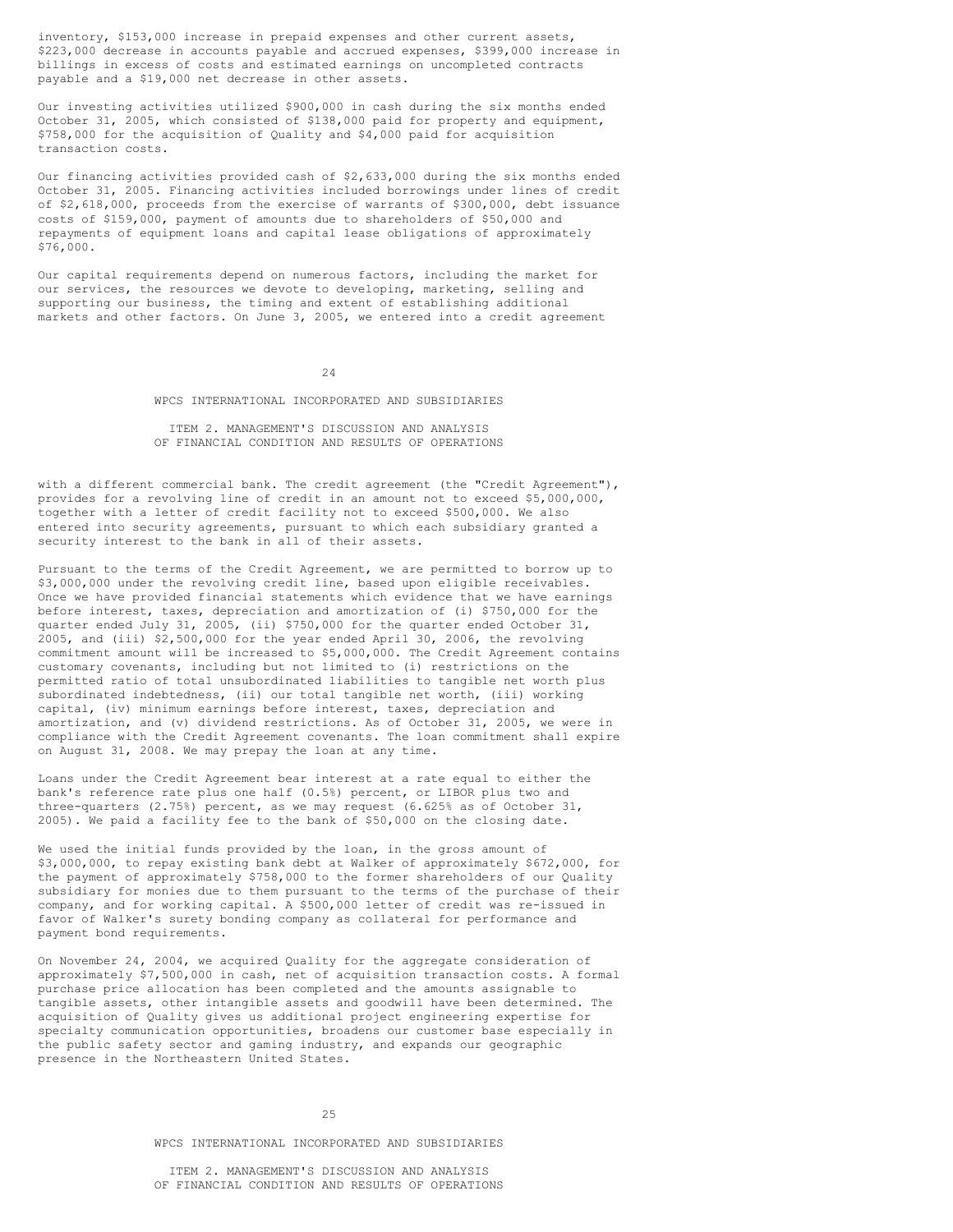At October 31, 2005, we had cash and cash equivalents of \$1,800,000 and working capital of approximately \$9,442,000. With the funds available from the recently obtained Credit Agreement and internally available funds, we believe that we have sufficient capital to meet our needs through October 31, 2006. Our future operating results may be affected by a number of factors including our success in bidding on future contracts and our continued ability to manage controllable costs effectively. To the extent we grow by future acquisitions that involve consideration other than stock, our cash requirements may increase.

#### Recently issued accounting pronouncements

In December 2004, the FASB issued SFAS No. 123(R) (revised 2004), "Share-Based Payment", which revises FASB Statement No. 123 and will be effective beginning with our fiscal year ending April 30, 2007. The new standard will require us to expense employee stock options and other share-based payments over the service period. The FASB believes the use of a binomial lattice model for option valuation is capable of more fully reflecting certain characteristics of employee share options compared to the Black-Scholes options pricing model. The new standard may be adopted in one of three ways - the modified prospective transition method, a variation of the modified prospective transition method or the modified retrospective transition method. We are currently evaluating how we will adopt the standard and evaluating the effect that the adoption of SFAS 123(R) will have on our financial position or results of operations, although it is likely that we will have to recognize additional compensation expense in periods after adoption.

No other recently issued accounting pronouncement issued or effective after the end of the most recent quarter is expected to have a material impact on the Company's consolidated financial statements.

## Forward Looking Statements

This Management's Discussion and Analysis of Financial Condition and Results of Operations includes a number of forward-looking statements that reflect Management's current views with respect to future events and financial performance. Those statements include statements regarding the intent, belief or current expectations of us and members of its management team as well as the assumptions on which such statements are based. Prospective investors are cautioned that any such forward-looking statements are not guarantees of future performance and involve risk and uncertainties, and that actual results may differ materially from those contemplated by such forward-looking statements.

Readers are urged to carefully review and consider the various disclosures made by us in this report and in our other reports filed with the Securities and Exchange Commission. Important factors currently known to Management could cause actual results to differ materially from those in forward-looking statements. We undertake no obligation to update or revise forward-looking statements to reflect changed assumptions, the occurrence of unanticipated events or changes in the future operating results over time. We believe that its assumptions are based upon reasonable data derived from and known about our business and operations and the business and operations of the Company. No assurances are made that actual results of operations or the results of our future activities will not differ materially from its assumptions.

> 26 WPCS INTERNATIONAL INCORPORATED AND SUBSIDIARIES

## ITEM 3. CONTROLS AND PROCEDURES

- a) Evaluation of disclosure controls and procedures. An evaluation as of October 31, 2005 was performed under the supervision and with participation of our management, including the chief executive officer and chief financial officer, of the effectiveness of the design and operation of our disclosure controls and procedures. Based upon that evaluation, the chief executive officer and chief financial officer have concluded that our disclosure controls and procedures (as defined in Rules 13a-15(e) and 15d-15(e) under the Securities Exchange Act of 1934, as amended (the "Exchange Act")) were effective as of that date to ensure that the information required to be disclosed by us in the reports that we file under the Exchange Act is gathered, analyzed and disclosed with adequate timeliness, accuracy and completeness.
- b) Changes in internal controls. There was no change in the Company's internal controls over financial reporting that occurred during the period covered by this report that has materially affected, or is reasonably likely to materially effect, the Company's internal control over financial reporting.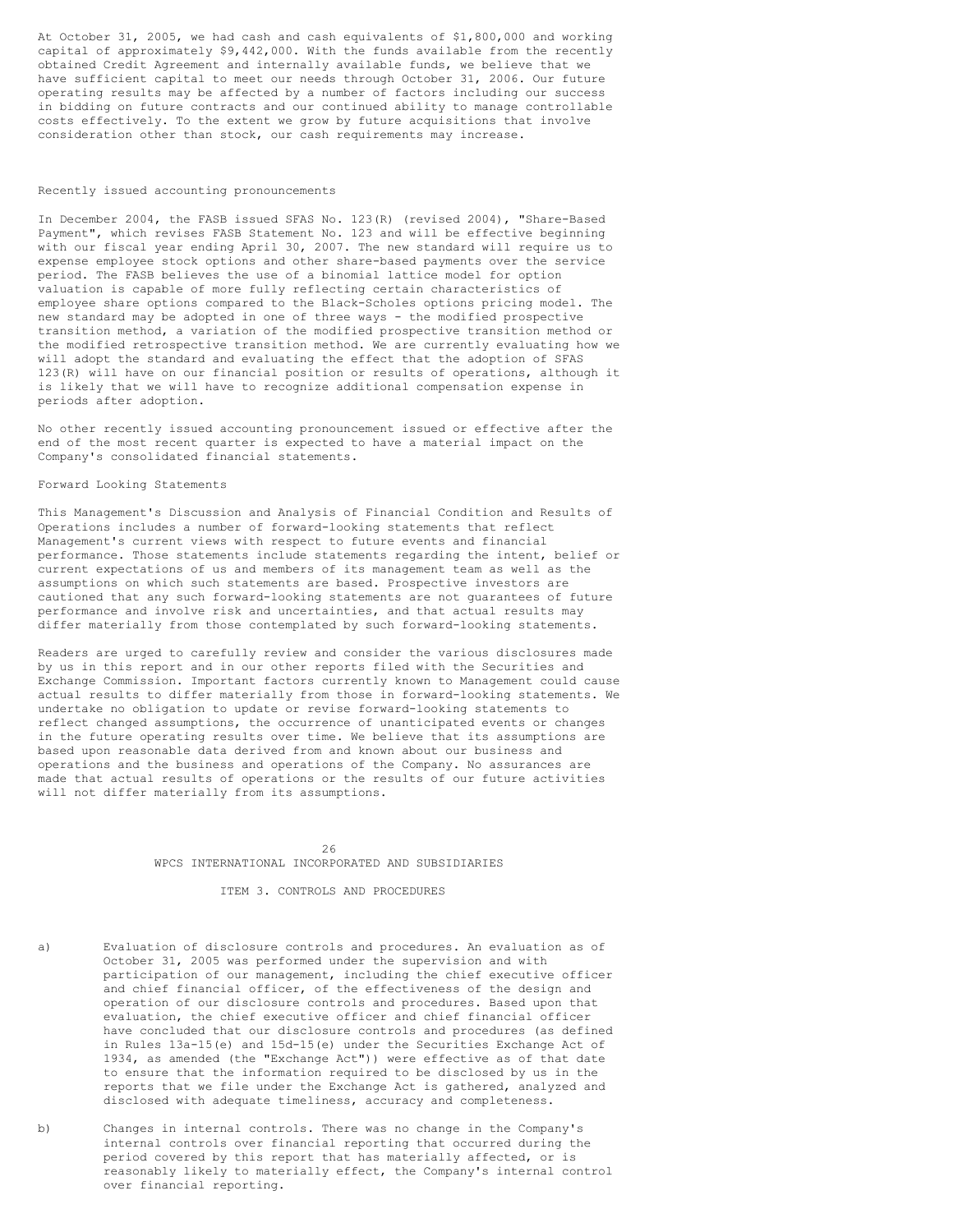#### WPCS INTERNATIONAL INCORPORATED AND SUBSIDIARIES

### PART II - OTHER INFORMATION

ITEM 1. LEGAL PROCEEDINGS

From time to time, we may become involved in various lawsuits and legal proceedings which arise in the ordinary course of business. However, litigation is subject to inherent uncertainties, and an adverse result in these or other matters may arise from time to time that may harm our business. We are currently not aware of any such legal proceedings or claims that we believe will have, individually or in the aggregate, a material adverse affect on our business, financial condition or operating results.

ITEM 2. UNREGISTERED SALES OF EQUITY SECURITIES AND USE OF PROCEEDS

None.

ITEM 3. DEFAULTS UPON SENIOR SECURITIES

None.

ITEM 4. SUBMISSION OF MATTERS TO A VOTE OF SECURITY HOLDERS

On September 14, 2005, we held our annual meeting of stockholders. During the annual meeting, three proposals were put to the stockholders for a vote. The stockholders approved all three proposals, including: 1) the election of five directors to the Board of Directors; 2) ratifying the selection of J.H. Cohn LLP as our independent registered public accounting firm for the fiscal year ending April 30, 2006; and 3) adopting the 2006 Stock Incentive Plan and authorizing 400,000 shares for issuance thereunder.

ITEM 5. OTHER INFORMATION

Not applicable.

ITEM 6. EXHIBITS

31.1 - Certification of Principal Executive Officer pursuant to Rule 13a-14 and Rule 15d-14(a), promulgated under the Securities and Exchange Act of 1934, as amended

31.2 - Certification of Principal Financial Officer pursuant to Rule 13a-14 and Rule 15d 14(a), promulgated under the Securities and Exchange Act of 1934, as amended

32.1 - Certification pursuant to 18 U.S.C. Section 1350, as adopted pursuant to Section 906 of the Sarbanes-Oxley Act of 2002 (Chief Executive Officer)

32.2 - Certification pursuant to 18 U.S.C. Section 1350, as adopted pursuant to Section 906 of the Sarbanes-Oxley Act of 2002 (Chief Financial Officer)

28

WPCS INTERNATIONAL INCORPORATED AND SUBSIDIARIES

### SIGNATURES

In accordance with the requirements of the Exchange Act, the registrant caused this report to be signed on its behalf by the undersigned, thereunto duly authorized.

WPCS INTERNATIONAL INCORPORATED

Date: December 15, 2005 By: /s/ JOSEPH HEATER

---------------------- Joseph Heater Chief Financial Officer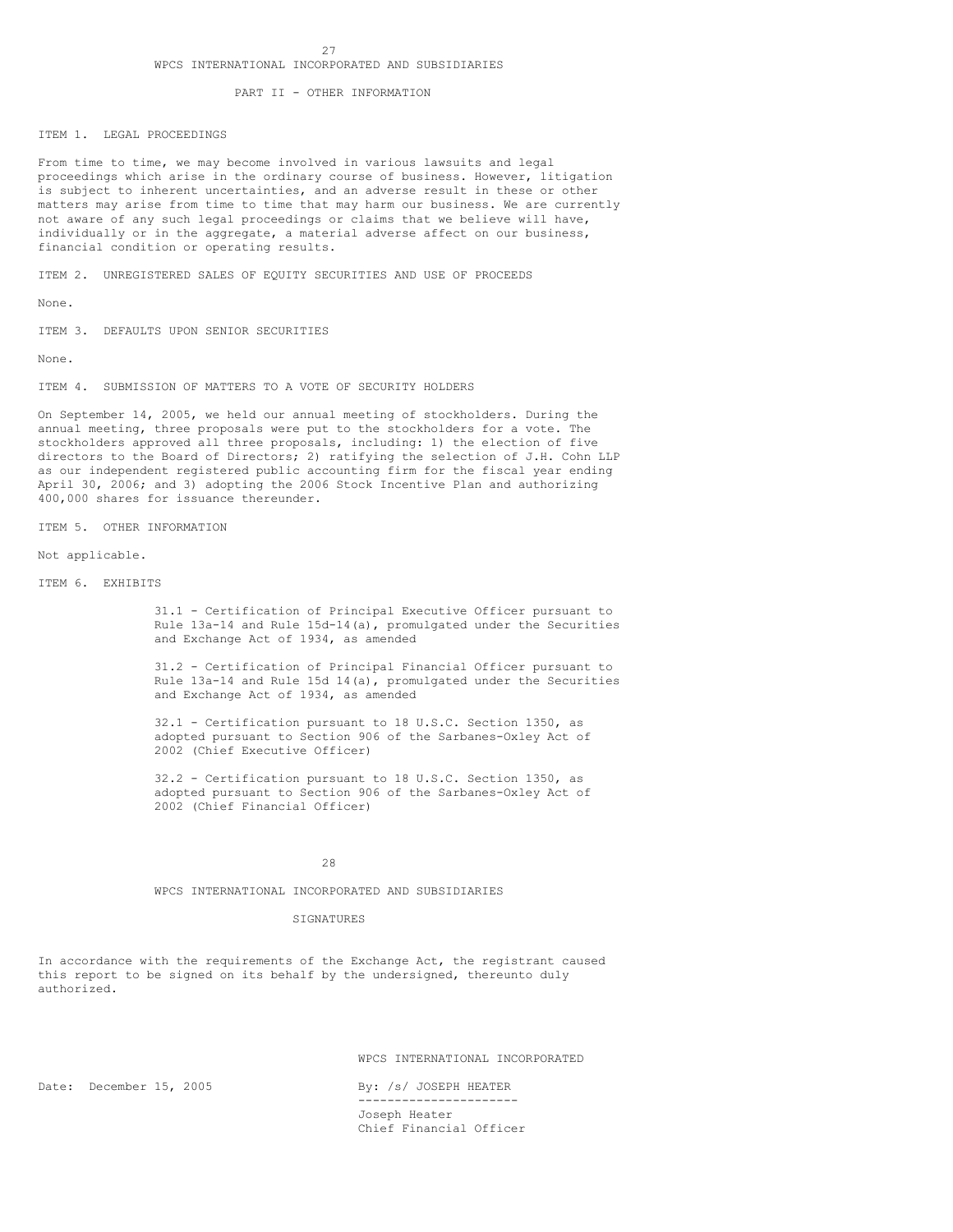Exhibit 31.1

### I, Andrew Hidalgo, certify that:

1. I have reviewed this quarterly report on Form 10-QSB of WPCS International Incorporated;

2. Based on my knowledge, this quarterly report does not contain any untrue statement of a material fact or omit to state a material fact necessary to make the statements made, in light of the circumstances under which such statements were made, not misleading with respect to the period covered by this quarterly report;

3. Based on my knowledge, the financial statements, and other financial information included in this quarterly report, fairly present in all material respects the financial condition, results of operations and cash flows of the small business issuer as of, and for, the periods presented in this quarterly report;

4. The small business issuer's other certifying officer and I are responsible for establishing and maintaining disclosure controls and procedures (as defined in Exchange Act Rules 13a-15(e) and 15d-15(e)) for the small business issuer and have:

- a) Designed such disclosure controls and procedures, or caused such disclosure controls and procedures to be designed under our supervision, to ensure that material information relating to the small business issuer, including its consolidated subsidiaries, is made known to us by others within those entities, particularly during the period in which this report is being prepared;
- b) Evaluated the effectiveness of the small business issuer's disclosure controls and procedures and presented in this report our conclusions about the effectiveness of the disclosure controls and procedures, as of the end of the period covered by this report based on such evaluation; and
- c) Disclosed in this report any change in the small business issuer's internal control over financial reporting that occurred during the small business issuer's most recent fiscal quarter (the small business issuer's fourth fiscal quarter in the case of an annual report) that has materially affected, or is reasonably likely to materially affect, the small business issuer's internal control over financial reporting; and

5. The small business issuer's other certifying officer and I have disclosed, based on our most recent evaluation of internal control over financial reporting, to the small business issuer's auditors and the audit committee of small business issuer's board of directors (or persons performing the equivalent functions):

- a) All significant deficiencies and material weaknesses in the design or operation of internal control over financial reporting which are reasonably likely to adversely affect the small business issuer's ability to record, process, summarize and report financial information; and
- b) Any fraud, whether or not material, that involves management or other employees who have a significant role in the small business issuer's internal control over financial reporting.

Date: December 15, 2005 By: /s/ ANDREW HIDALGO ----------------------- Andrew Hidalgo Chief Executive Officer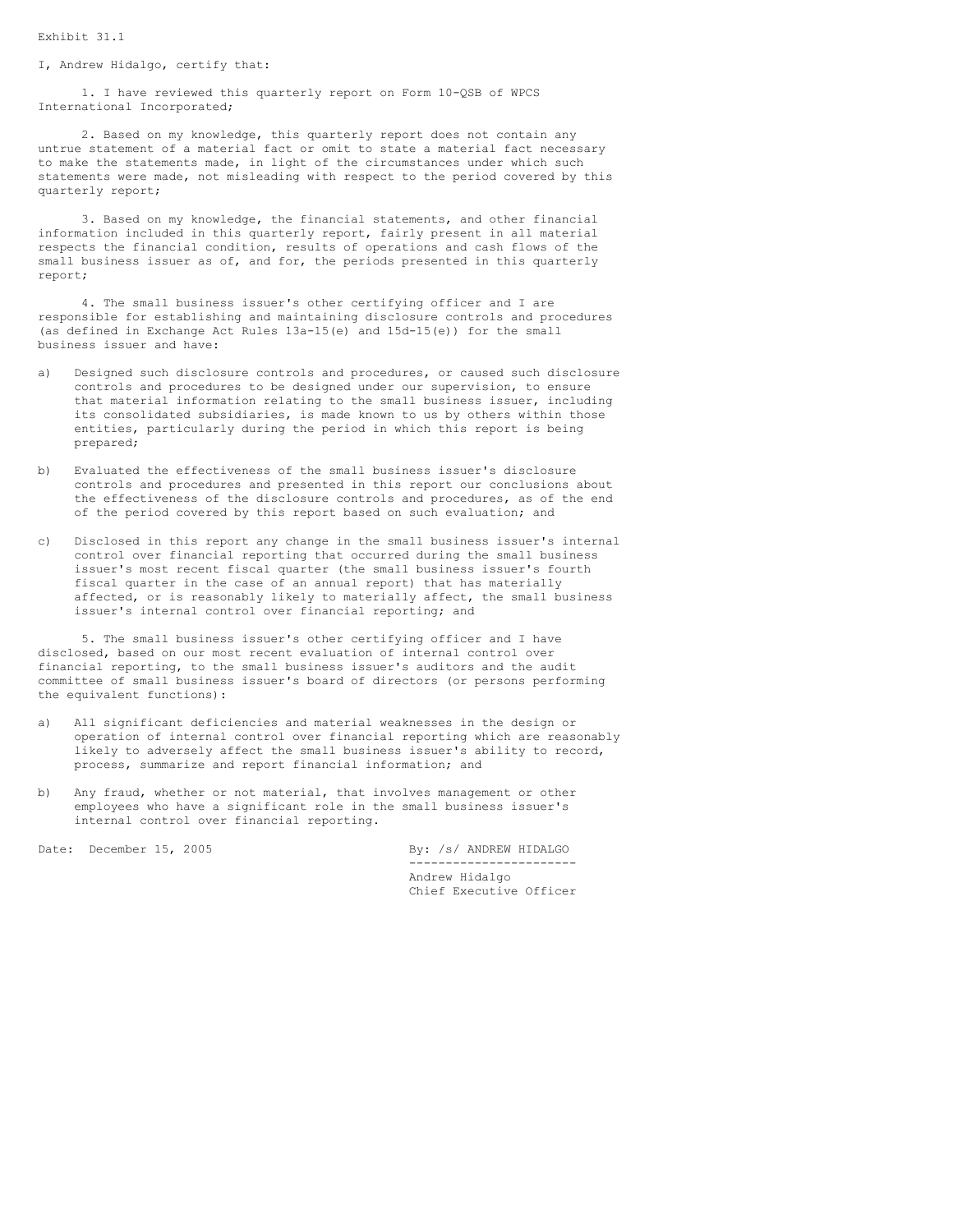Exhibit 31.2

### I, Joseph Heater, certify that:

1. I have reviewed this quarterly report on Form 10-QSB of WPCS International Incorporated;

2. Based on my knowledge, this quarterly report does not contain any untrue statement of a material fact or omit to state a material fact necessary to make the statements made, in light of the circumstances under which such statements were made, not misleading with respect to the period covered by this quarterly report;

3. Based on my knowledge, the financial statements, and other financial information included in this quarterly report, fairly present in all material respects the financial condition, results of operations and cash flows of the small business issuer as of, and for, the periods presented in this quarterly report;

4. The small business issuer's other certifying officer and I are responsible for establishing and maintaining disclosure controls and procedures (as defined in Exchange Act Rules 13a-15(e) and 15d-15(e)) for the small business issuer and have:

- a) Designed such disclosure controls and procedures, or caused such disclosure controls and procedures to be designed under our supervision, to ensure that material information relating to the small business issuer, including its consolidated subsidiaries, is made known to us by others within those entities, particularly during the period in which this report is being prepared;
- b) Evaluated the effectiveness of the small business issuer's disclosure controls and procedures and presented in this report our conclusions about the effectiveness of the disclosure controls and procedures, as of the end of the period covered by this report based on such evaluation; and
- c) Disclosed in this report any change in the small business issuer's internal control over financial reporting that occurred during the small business issuer's most recent fiscal quarter (the small business issuer's fourth fiscal quarter in the case of an annual report) that has materially affected, or is reasonably likely to materially affect, the small business issuer's internal control over financial reporting; and

5. The small business issuer's other certifying officer and I have disclosed, based on our most recent evaluation of internal control over financial reporting, to the small business issuer's auditors and the audit committee of small business issuer's board of directors (or persons performing the equivalent functions):

- a) All significant deficiencies and material weaknesses in the design or operation of internal control over financial reporting which are reasonably likely to adversely affect the small business issuer's ability to record, process, summarize and report financial information; and
- b) Any fraud, whether or not material, that involves management or other employees who have a significant role in the small business issuer's internal control over financial reporting.

Date: December 15, 2005 By: /s/ JOSEPH HEATER

----------------------- Joseph Heater Chief Financial Officer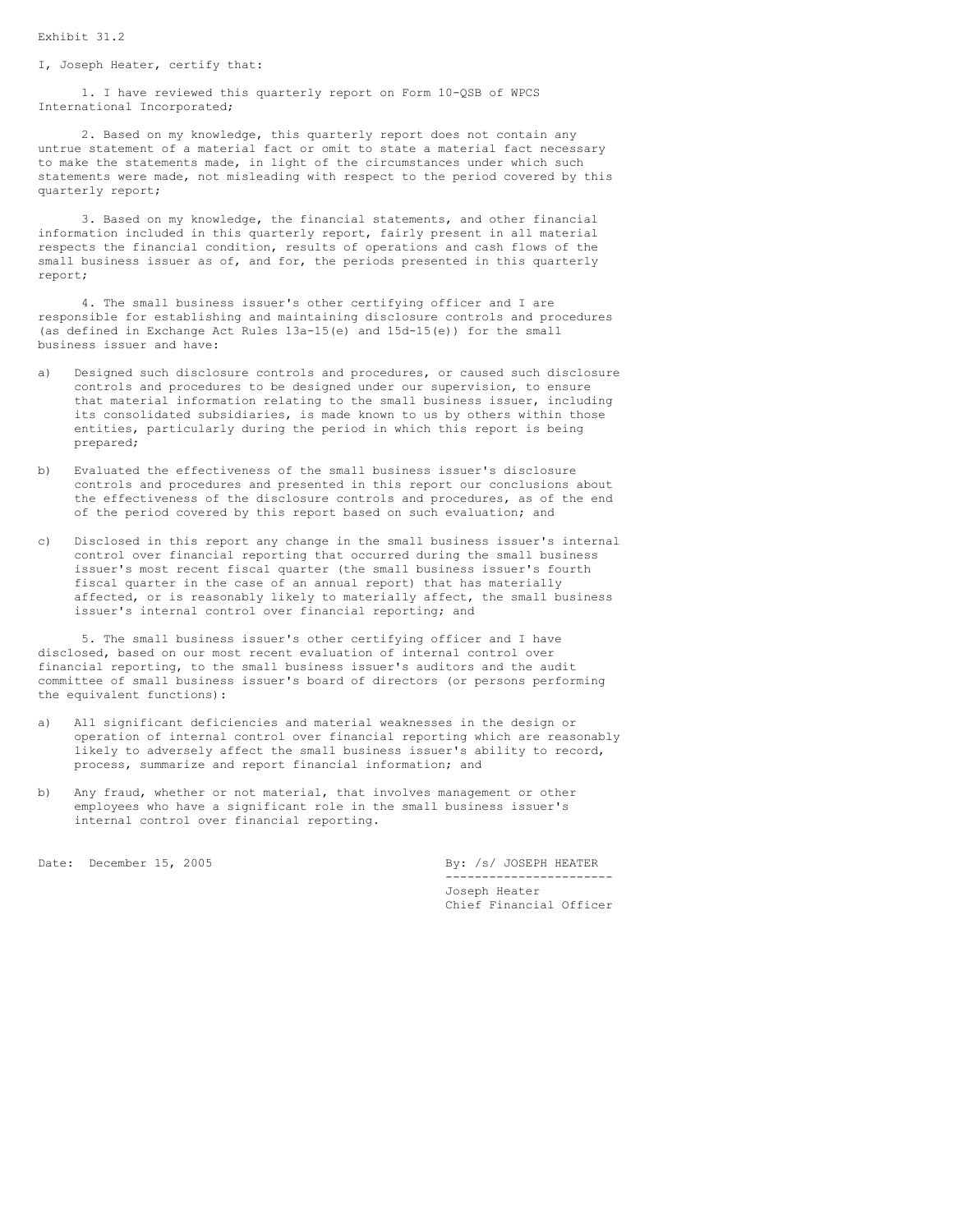## CERTIFICATION PURSUANT TO 18 U.S.C. SECTION 1350, AS ADOPTED PURSUANT TO SECTION 906 OF THE SARBANES-OXLEY ACT OF 2002

In connection with the Quarterly report of WPCS International Incorporated (the "Company") on Form 10-QSB for the period ended October 31, 2005 as filed with the Securities and Exchange Commission on the date hereof (the "Report"), I, Andrew Hidalgo, Chief Executive Officer of the Company, certify, pursuant to 18 U.S.C. section 906 of the Sarbanes-Oxley Act of 2002, that:

- (1) The Report fully complies with the requirements of section 13(a) or 15(d) of the Securities and Exchange Act of 1934; and
- (2) The information contained in the Report fairly presents, in all material respects, the financial condition and result of operations of the Company.

Date: December 15, 2005 By: /s/ ANDREW HIDALGO ----------------------- Andrew Hidalgo Chief Executive Officer